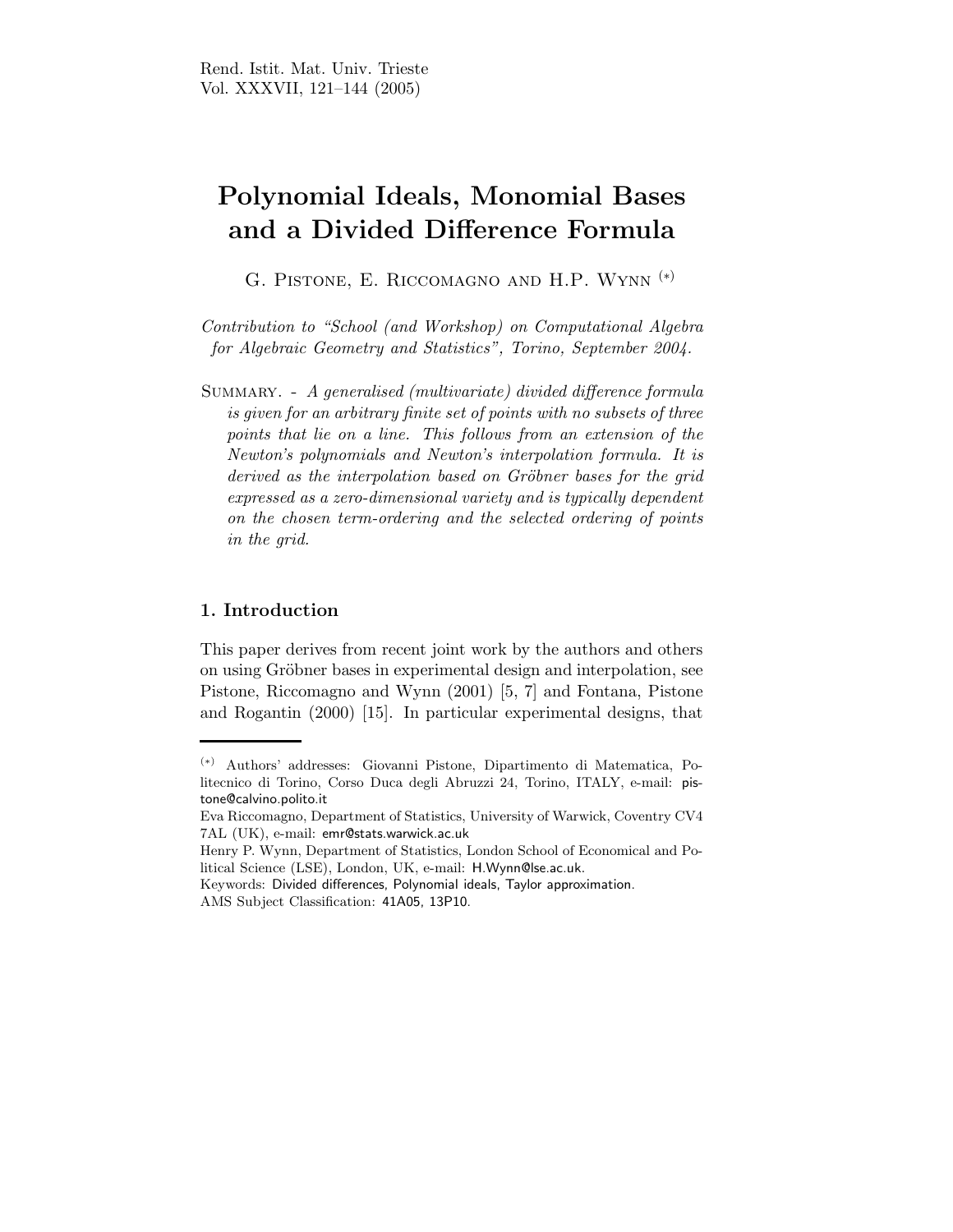is sets of observation points, or grids for interpolation, are expressed as zero-dimensional varieties and interpolators as elements of the quotient space with respect to the corresponding polynomial ideal.

The polynomial interpolators, expressed as remainders, are in a well-defined sense unique and also give a neat generalisation of Newton's divided difference interpolation formula. This paper applies these initial ideas to general grids using computational commutative algebra and algebraic geometry.

For related results and approaches see de Boor and Ron (1992) [4] expecially from a numerical analysis standpoint, Buchberger and Möller (1982) [13] for a first approach based on Gröbner bases, Möller (1998) [12], Gasca and Sauer (2000) [8] for a recent survey and references therein.

#### 2. Newton's interpolation formula

We start by recalling some results on divided differences in one dimension. See Hildebrand (1956) [9, Sec. 2.2]. Let  $v_0, \ldots, v_n$  be  $n+1$ distinct real numbers and define the Newton polynomials

$$
\begin{cases}\ng_0(v) = 1 \\
g_1(v) = v - v_0 \\
\vdots \\
g_n(v) = (v - v_0)(v - v_1) \dots (v - v_{n-1}) \\
g_{n+1}(v) = (v - v_0)(v - v_1) \dots (v - v_n)\n\end{cases}
$$
\n(1)

Let  $f(v)$  be a function on R and define the divided differences

$$
f[v_0] = f(v_0)
$$

$$
f[v_0, v_1] = \frac{f[v_1] - f[v_0]}{v_1 - v_0}
$$

and by induction

$$
f[v_0, \ldots, v_k] = \frac{f[v_1, \ldots, v_k] - f[v_0, \ldots, v_{k-1}]}{v_k - v_0}.
$$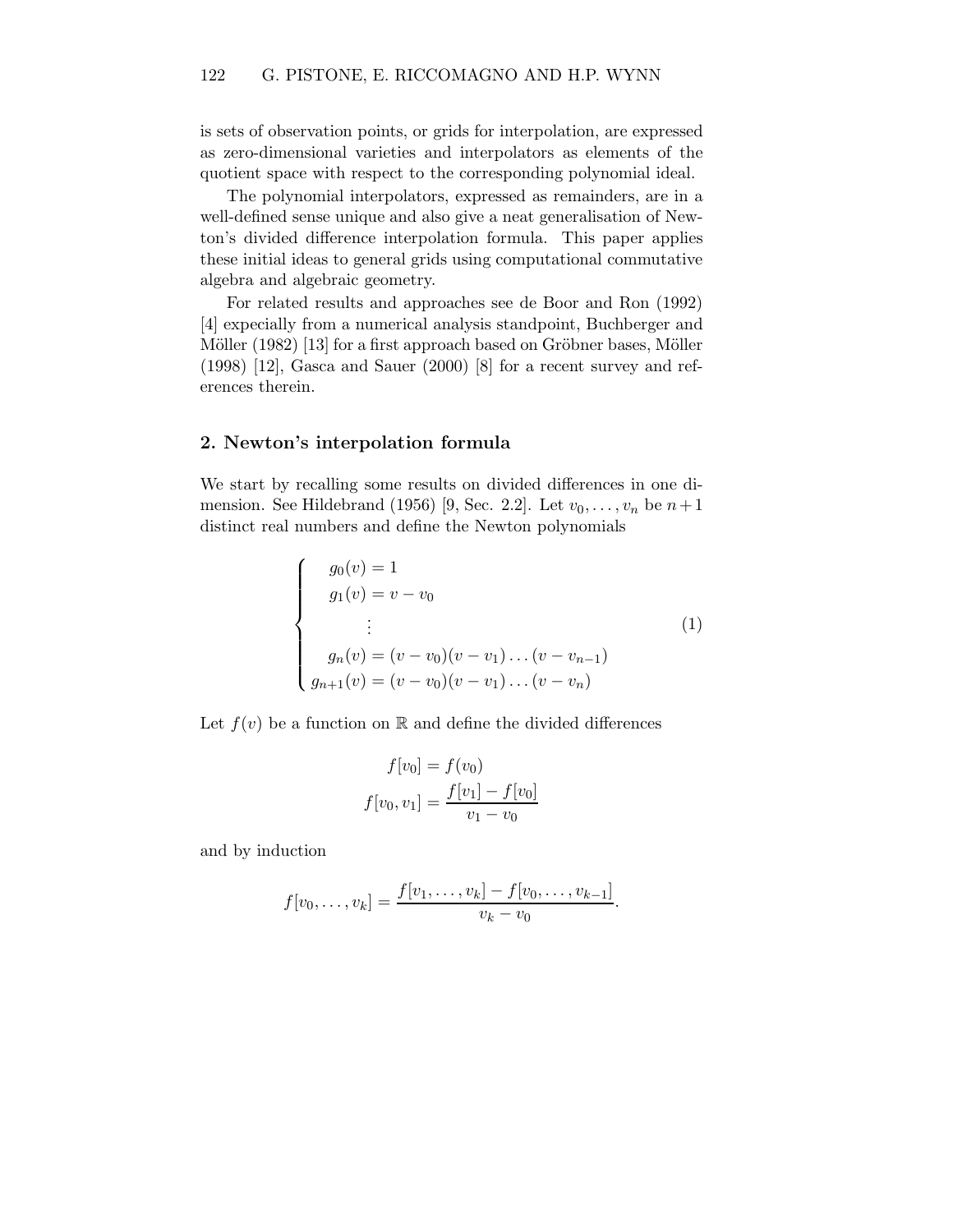It can be checked by induction that

$$
f[v_0, \dots, v_k] = \sum_{j=0}^k \frac{f(v_j)}{\prod_{i=0, i \neq j}^k (v_j - v_i)}.
$$
 (2)

This formula shows that while usually  $v_0 < v_1 < \ldots < v_n$  is assumed, (2) is invariant under permutations of points, that is the divided difference of f at  $v_0, \ldots, v_k$  depends only on the set  $D_{k+1} =$  $\{v_0, \ldots, v_k\}$ . In the multi-dimensional case below we will use the reverse notation  $[v_0, \ldots, v_k]$  to stress the interpretation of divided differences as operators acting on  $f$ .

The Newton's interpolation formula is obtained by the previous divided difference formula applied to  $\{v_0, \ldots, v_k, v\}$  (see [9, Sec. 2.5])

$$
f(v) = f[v_0] + g_1(v)f[v_0, v_1] + \ldots + g_n(v)f[v_0, \ldots, v_n] + R(v). \tag{3}
$$

For the error we have

$$
R(v) = g_{n+1}(v)f[v_0, \dots, v_n, v] = g_{n+1}(v)\frac{f^{(n+1)}(\xi)}{(n+1)!}
$$
 (4)

with  $\xi \in (v_0, v_n)$   $(v_0 < v_i < v_n$  for all  $i = 1, ..., n-1)$  and  $R(v_i) = 0$  $(i = 0, \ldots, n)$  (see [9, Sec. 2.6]).

In the next sections we generalise the above to an arbitrary finite set of points in  $\mathbb{R}^d$  using Gröbner bases and algebraic geometry methods. As working examples we consider five types of grids, the fourth one being a generalisation of the first three. For  $n_j$  nonnegative integer  $(j = 1, \ldots, d)$  the product grid is

$$
\prod_{j=1}^d \{0, \ldots, n_j - 1\}.
$$

Product grids are classically considered in textbooks, see Isaacson and Keller (1966) [10]. For  $n \in \mathbb{Z}_{>0}$  the triangular grid is

$$
\left\{v \in \mathbb{Z}^d : v_i \ge 0 \text{ and } 0 \le \sum_{i=1}^d v_i \le n\right\}.
$$

The *echelon grid* is the complement of a finitely generated positive integer lattice. The generalized echelon grid is obtained as union of an echelon grid and all the rotations along the coordinate axes.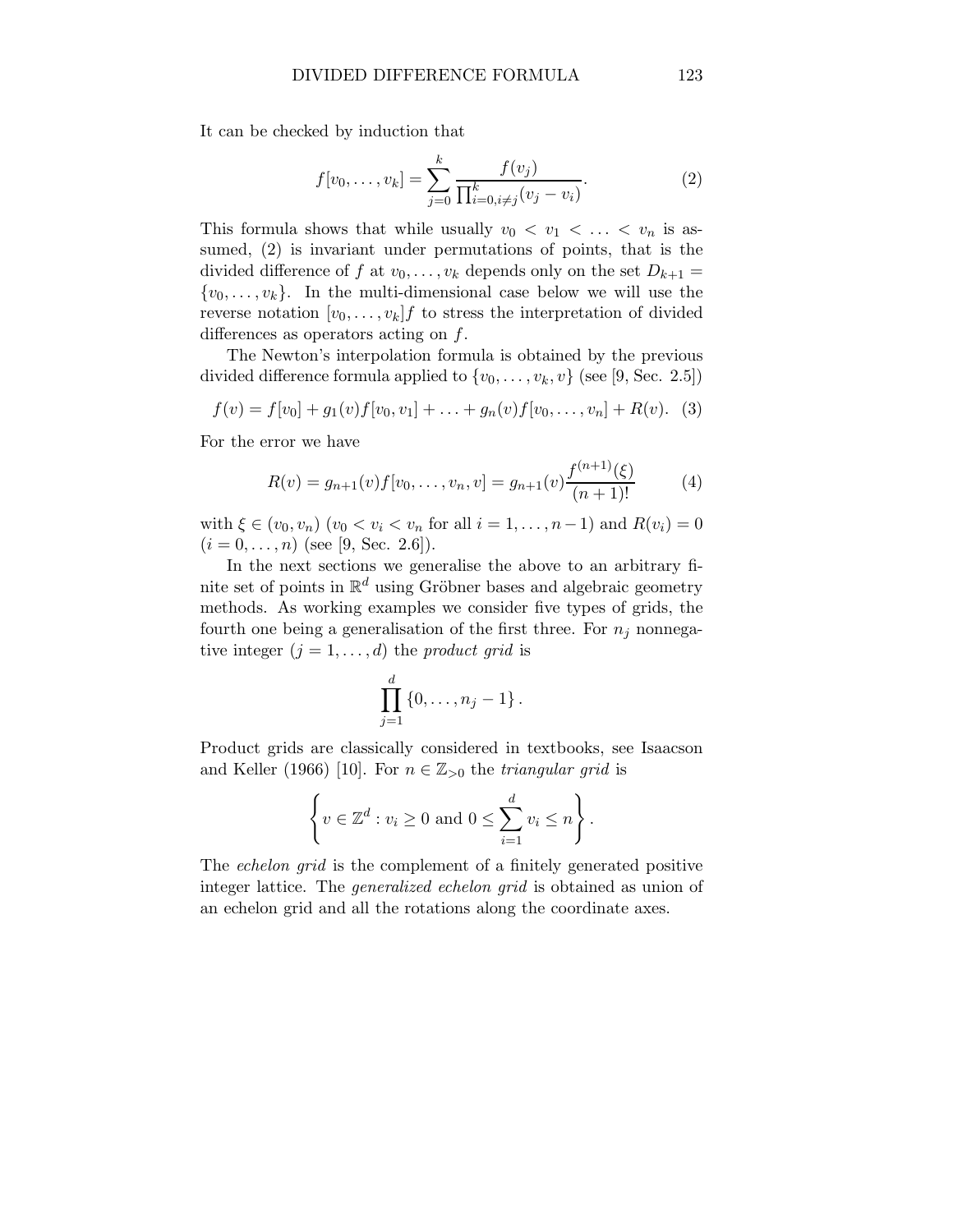In design of experiment literature the grid below is sometimes called a composite design

$$
\begin{cases} v \in \mathbb{Z}^d: & |v_i| = 1 \text{ for } i = 1, \dots, d; \text{ or} \\ |v_j| = 2 \text{ and } v_i = 0 \text{ for all } i \neq j \text{ and } i = 1, \dots, d \end{cases}
$$

(see Box and Wilson, 1951 [2]). An example is



#### 3. Using Gröbner bases

We refer to Cox, Little and O'Shea (1997) [3], Adams and Loustaunau (1994) [1] and Kreuzer and Robbiano (2000) [11] for the fundamentals of computational commutative algebra.

Gröbner bases provide a special way to write a finite system of polynomial equations. They depend on a term-ordering on the set of terms, equivalently a total ordering on the grid of integer vectors with non-negative components in  $\mathbb{R}^d$  (with d positive integer), and they allow a nice interpretation of properties such as interpolation. An integer vector in  $\mathbb{R}^d$  with non-negative components can be viewed as the exponent of a term, or power product, in  $d$ -indeterminates. Thus to fix notation,  $\alpha \in \mathbb{Z}_{\geq 0}^d$  corresponds to the term  $x^{\alpha} = x_1^{\alpha_1} \dots x_d^{\alpha_d}$ , in particular  $\alpha = 0_d \in \mathbb{R}^d$  corresponds to 1.

DEFINITION 3.1. A term-ordering  $\tau$  is a total ordering  $x^{\alpha} \prec_{\tau} x^{\beta}$  of terms compatible with simplification of terms:  $x^{\alpha} \prec_{\tau} x^{\beta}$  implies that  $x^{\alpha+\gamma} \prec x^{\beta+\gamma}$  for  $\alpha, \beta, \gamma \in \mathbb{Z}_{\geq 0}^d$ .

Note that  $1 \prec_\tau x^\alpha$  for all  $\alpha$  in  $\mathbb{Z}_{\geq 0}^d$ .

The two basic term-orderings are the lexicographic term-ordering and the degree reverse lexicographic term-ordering, denoted respectively by plex and tdeg. Both imply an initial order on the variables, say  $x_1 \succ x_2 \succ \ldots \succ x_d$ . The first one orders the exponents of the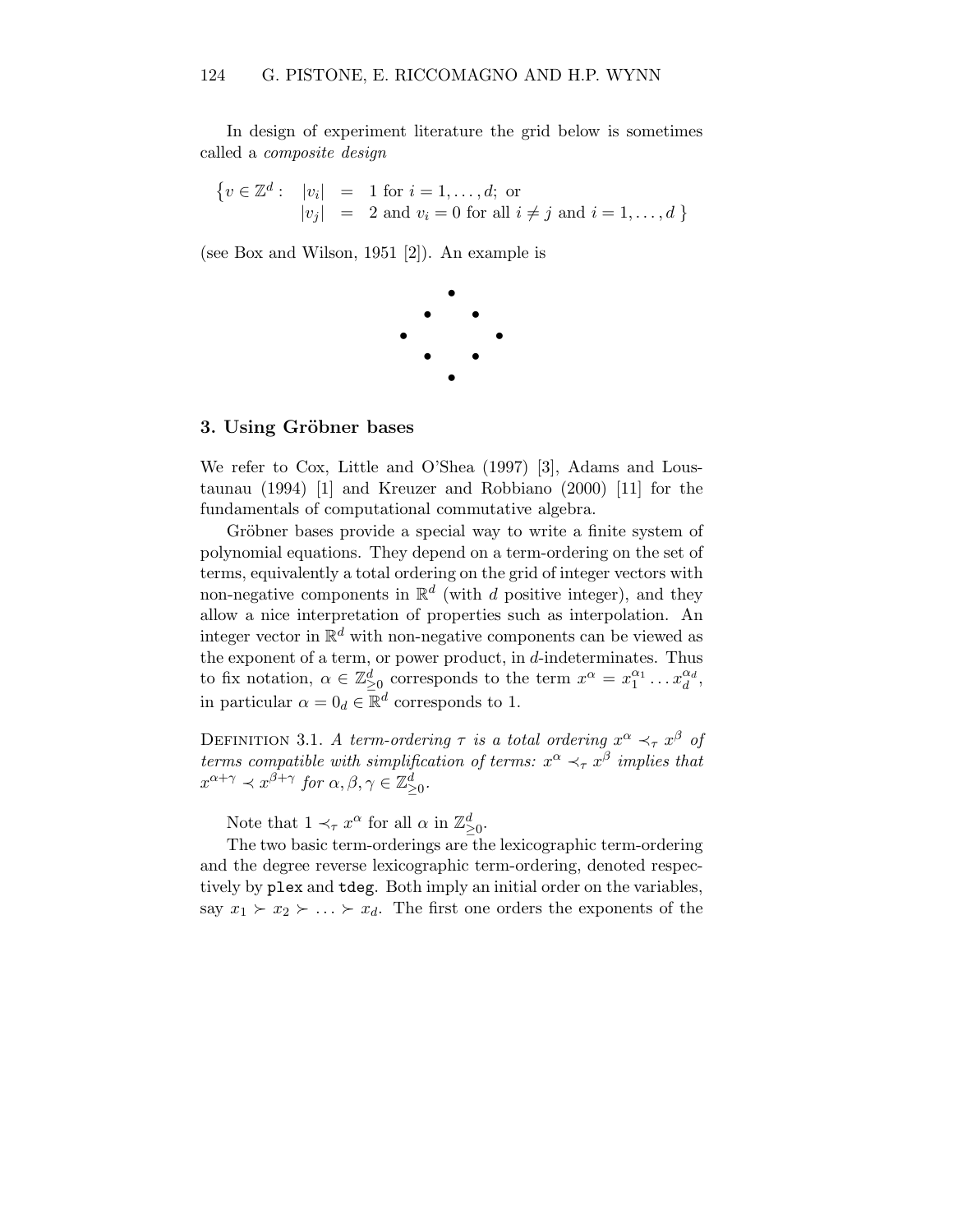monomials lexicographically

$$
x^{\alpha} \succ x^{\beta}
$$
 if and only if  $\begin{cases} \alpha_1 > \beta_1 \text{ or} \\ \text{there exists } p \leq d \text{ such that } \alpha_i = \beta_i \\ \text{for } i = 1, \ldots, p-1 \text{ and } \alpha_p > \beta_p \end{cases}$ 

and the second one first orders by total degree (sum of the exponents)

$$
x^{\alpha} \succ x^{\beta} \text{ if and only if } \begin{cases} \sum_{i=1}^{d} \alpha_i > \sum_{i=1}^{d} \beta_i \text{ or} \\ \text{there exists } p \leq d \text{ such that } \alpha_i = \beta_i \\ \text{for } i = p+1, \dots, d \text{ and } \beta_p > \alpha_p. \end{cases}
$$

A term-ordering can be reduced to a plex ordering using the fact that each ordering corresponds to a (non unique) array of integer vectors (see Robbiano, 1985 [16], and Adams and Loustaunau, 1994 [1]). The use of orderings to emphasize the relative importance of groups of variables is shown in Pistone, Riccomagno and Wynn [6].

Let  $\mathbb{R}[x_1,\ldots,x_d]$  be the set of all polynomials in  $x_1,\ldots,x_d$  and with real coefficients. A set of polynomials  $I \subset \mathbb{R}[x_1,\ldots,x_d]$  is a polynomial ideal if (i)  $f + g \in I$  for all  $f, g \in I$  and (ii)  $sf \in I$  for all  $f \in I$  and  $s \in \mathbb{R}[x_1, \ldots, x_d]$ . The polynomial ideal generated by the polynomials  $f_1, \ldots, f_r \in \mathbb{R}[x_1, \ldots, x_d]$  is

$$
I = \left\{ f \in \mathbb{R}[x_1, \dots, x_d] : f = \sum_{i=1}^r s_i f_i \text{ where } s_i \in \mathbb{R}[x_1, \dots, x_d] \right\}
$$

and is denoted by  $I = \langle f_1, \ldots, f_r \rangle$ .

The leading term of a polynomial  $f \in \mathbb{R}[x_1, \ldots, x_d]$  with respect to the term-ordering  $\tau$ ,  $\mathrm{Lt}_{\tau}(f)$  is the largest term in f with respect to  $\tau$ .

DEFINITION 3.2. Let I be a polynomial ideal in  $\mathbb{R}[x_1, \ldots, x_d]$  and let  $G = \{g_1, \ldots, g_s\}$  be a subset of I. The set G is a Gröbner basis for I with respect to the term-ordering  $\tau$  if and only if

$$
\langle \mathrm{Lt}_{\tau}(g_1),\ldots,\mathrm{Lt}_{\tau}(g_s)\rangle = \langle \mathrm{Lt}_{\tau}(f) : f \in I\rangle.
$$

That is the ideal of the leading terms of  $I$  is generated by the finite set of leading terms of the elements in the Gröbner basis  $G$ . A Gröbner basis, G is reduced if for all  $g \in G$  the coefficient of the leading term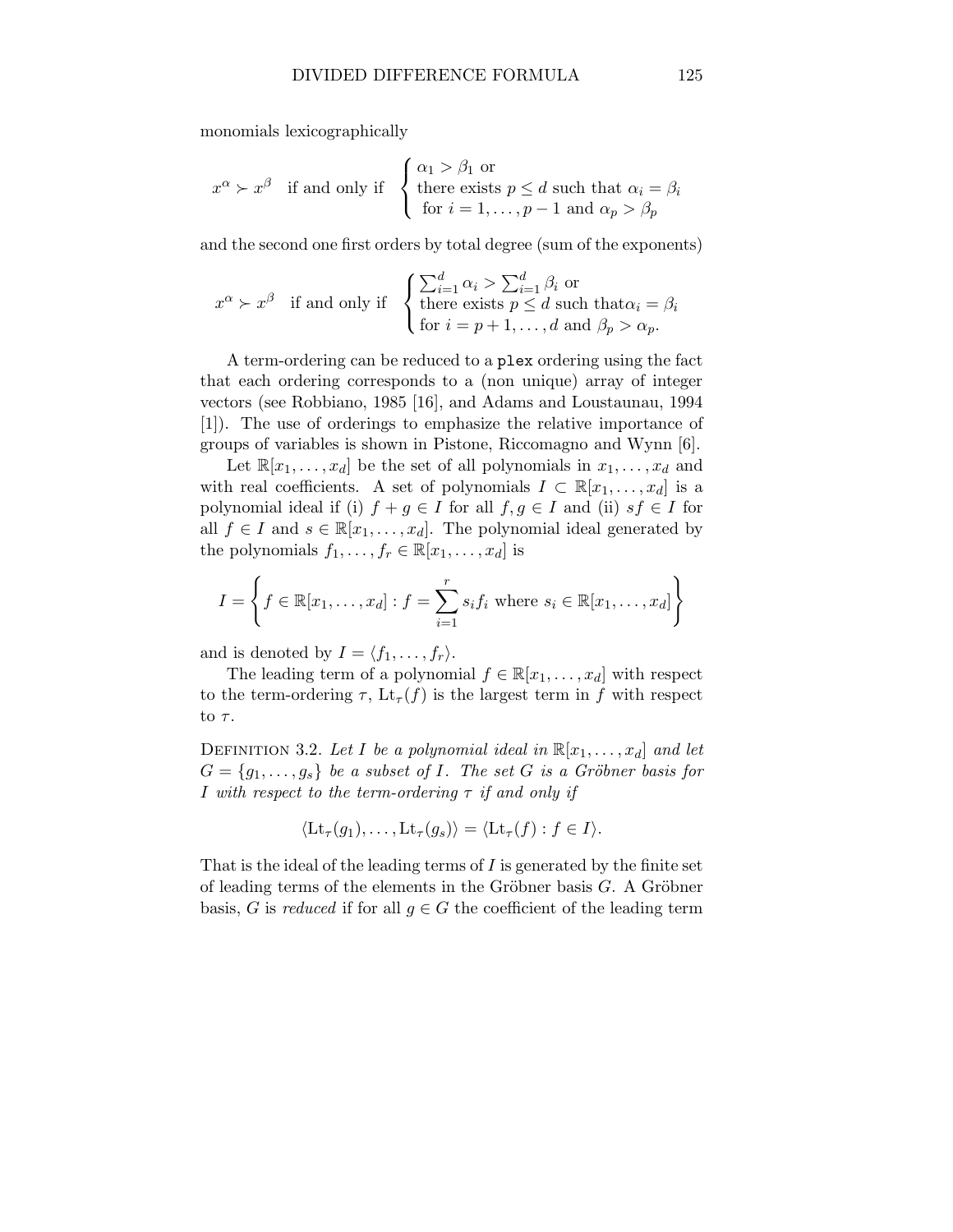of g is one and no term of g lies in  $\langle \mathrm{Lt}_{\tau}(f) : f \in G \setminus \{g\} \rangle$ . Given a term-ordering the reduced Gröbner basis of a polynomial ideal is unique. See Cox, Little and O'Shea (1997) [3, Sec. 2.7].

Let D be a finite set of distinct points in  $\mathbb{R}^d$ , called a design or a grid. The ideal associated with D, called design ideal or ideal of points and indicated with Ideal  $(D)$ , is the set of all polynomials whose zeros include the design points. There are algorithms and softwares that given in input D and a term-ordering  $\tau$  return the reduced Gröbner basis of Ideal  $(D)$  with respect to  $\tau$ .

A key notion is that of the quotient space of all polynomials by the design ideal. This quotient space is ring-isomorphic to the set of functions defined over D and called  $\mathcal{L}(D)$ . This is a vector space over the coefficient field, R. A vector space basis is computed as all those terms not divisible by the leading terms of the Gröbner basis for the design ideal. It has the property that if a term  $x^{\alpha}$  is in the vector space basis then all the terms that divide  $x^{\alpha}$  are in the vector space basis. Vector space bases of the quotient space are indicated as Est =  $\{x^{\alpha} : \alpha \in L\}$  or  $B(D)$ . A first application of these ideas in statistics is to use the vector space basis to model the mean of a linear regression model identifiable by the design D (see Pistone and Wynn, 1996 [14]).

Different term-orderings lead to different Gröbner bases and thus to different vector-space bases of the quotient space. However, in certain cases the Gröbner basis is the same for all term-orderings. In this case we say that the Gröbner basis is *total*. This is the case for generalised echelon designs.

The design ideal is then the set of all polynomials interpolating the design points at zero. The closets in the quotient space modulo the design ideal represent the set of polynomials that have the same values at each point of the grid. That is, when we divide the polynomial  $f$  by the Gröbner basis  $G$ , we have

$$
f(x) = \sum_{i=1}^{s} s_i(x)g_i(x) + r(x)
$$
 (5)

where  $r(v) = f(v)$  for all  $v \in D$  and r is the polynomial interpolating D. See Cox, Little and O'Shea (1997) [3].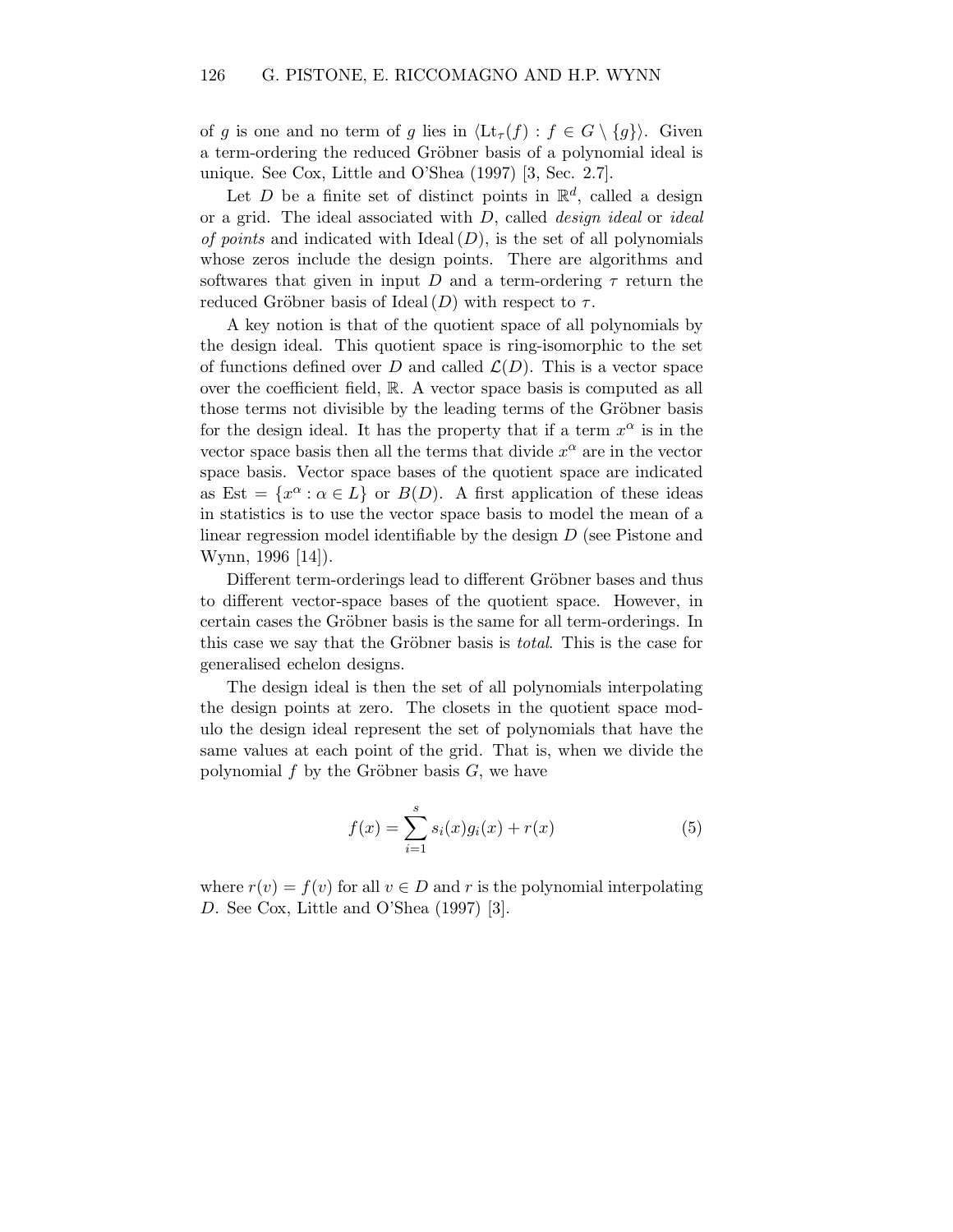We shall use the following theorem for whose proof we refer to Pistone, Riccomagno and Wynn (2001) [5].

THEOREM 3.3. Let  $\tau$  be a term-ordering and D a finite set of distinct points in  $\mathbb{R}^d$ . Let  $G(D)$  be the unique reduced Gröbner basis of D with respect to  $\tau$ , Lt(D) the set of leading terms of the polynomials in  $G(D)$  and let  $\text{Est}(D) = \text{Est}_{\tau}(D)$  be the unique monomial basis defined by  $\mathrm{Lt}(D)$ . Consider  $\omega \in \mathbb{R}^d \setminus \{D\}$  and  $D' = D \cup \{\omega\}$ . Then,

- 1. Est $(D') = \text{Est}(D) \cup \{x^{\gamma}\},\$
- 2.  $G(D)$  contains a polynomial  $g_{D;\omega}$  whose leading term is  $x^{\gamma}$ ,
- 3.  $q_{D:\omega}(\omega) \neq 0$  and  $q_{D:\omega}(v) = 0$  for all  $v \in D$ .

Note that given the term-ordering and a point there is only one  $g_{D,\omega}$ .

#### 4. A generalisation of Newton's polynomials

Let us now introduce an order on the points of  $D$ , so that  $D$  becomes the list of points  $(v_0, \ldots, v_n)$ . The idea is to start with the empty-set and construct the design, D iteratively by adding a point at a time. In general, the construction and results we give depend on a termordering  $\tau$ , which we assume given. Echelon grids are particularly pleasant as the construction and results do not depend on the chosen term-ordering. But they still depend on the order in which the design points are added.

We need some notations based on Theorem 3.3.

1. By recursively adding new points in the chosen order, we get the list of designs

$$
D_k = \{v_0, \ldots, v_{k-1}\}, \quad k \ge 1,
$$

and  $D_0 = \emptyset$ .

2. To each design  $D_k$  a unique reduced Gröbner basis

$$
G_k = G(\{v_0, \ldots, v_{k-1}\}) = G(D_k), \quad k \ge 1,
$$

is associated. The basis of the empty design is  $G_0 = \{1\}.$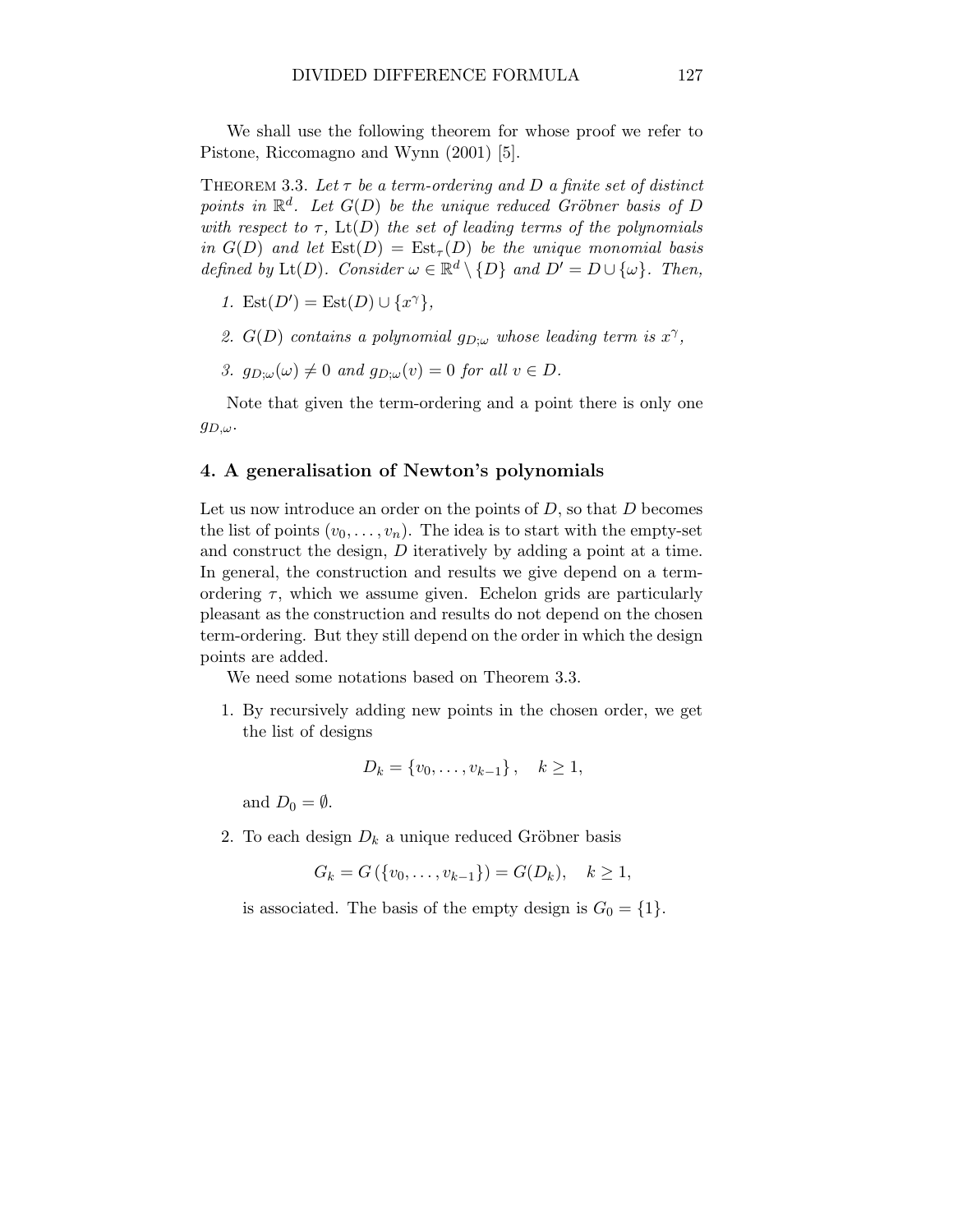3. To each Gröbner basis  $G_k$  a unique list of monomials

$$
B_{k+1} = \text{Est}(\{v_0, \ldots, v_{k-1}\}) = B(D_k), \quad k \ge 1,
$$

is associated. This list forms a linear basis of the vector space of responses  $\mathcal{L}(D_k)$ .

4. By adding a point at a time, from Theorem 3.3(1) we know a list of multi-exponents,  $L = (\alpha_0, \alpha_1, \ldots, \alpha_k)$ ,  $\alpha_0 = 0_d$ , such that  $B_k = \{x^{\alpha_0}, x^{\alpha_1}, \ldots, x^{\alpha_k}\}.$ 

The position of  $\alpha_i$ ,  $i = 0, \ldots, k$ , in L might be different from the position given by the ordering of the  $x^{\alpha_i}$  according to the term-ordering  $\tau$ .

5. By Theorem 3.3(2), from each  $G_k$  we can single out a polynomial  $g_k = g_{D_k; v_k}$  with  $\text{Lt}(g_k) = x^{\alpha_k}$ . When we need to highlight the fact that the leading term of  $g_k$  is  $x^{\alpha_k}$ , we use the notation  $g_{\alpha_k}$ . Note that  $g_0 = 1$  for all grids and term-orderings. We define

$$
H_k = \{g_{D_i; v_i} : i = 0, \dots, k\} = H(D_k).
$$

With these notations in hand, we prove a result in linear algebra.

THEOREM 4.1. Let D be a finite set of  $n+1$  distinct points in  $\mathbb{R}^d$ . Let an ordering of points in D and a monomial ordering  $\tau$  be given. The set of polynomials  $H(D) = \{g_k : k = 0, \ldots, n\}$  form a linear basis of  $\mathcal{L}(D)$ .

*Proof.* The dimension as R-vector space of  $\mathcal{L}(D)$  is  $n + 1$  and the  $g_k$ 's are  $n+1$  and linearly independent as this sequence of identities prove. Let  $\theta_k \in \mathbb{R}$  for all k. By the evaluation of  $\sum_{k=0}^n \theta_k g_k(v) = 0$ in  $v_i \in D$  we have  $0 = \theta_i g_i(v_i)$ , which implies  $\theta_i = 0$  for all i as  $g_i(v_i) \neq 0$  by construction and thus the linear independence of the  $g_i$   $(i = 0, \ldots, n)$  follows.  $\Box$ 

DEFINITION 4.2. We will call the basis  $H(D)$  in Theorem 4.1 a generalised Newton, or g-Newton, basis.

To indicate the order on the points of  $D_k$  sometimes we write  $g_{0,\dots,k-1;k}$  instead of  $g_k$ . We illustrate the algorithm embedded in Theorem 4.1 in the case of our fundamental examples.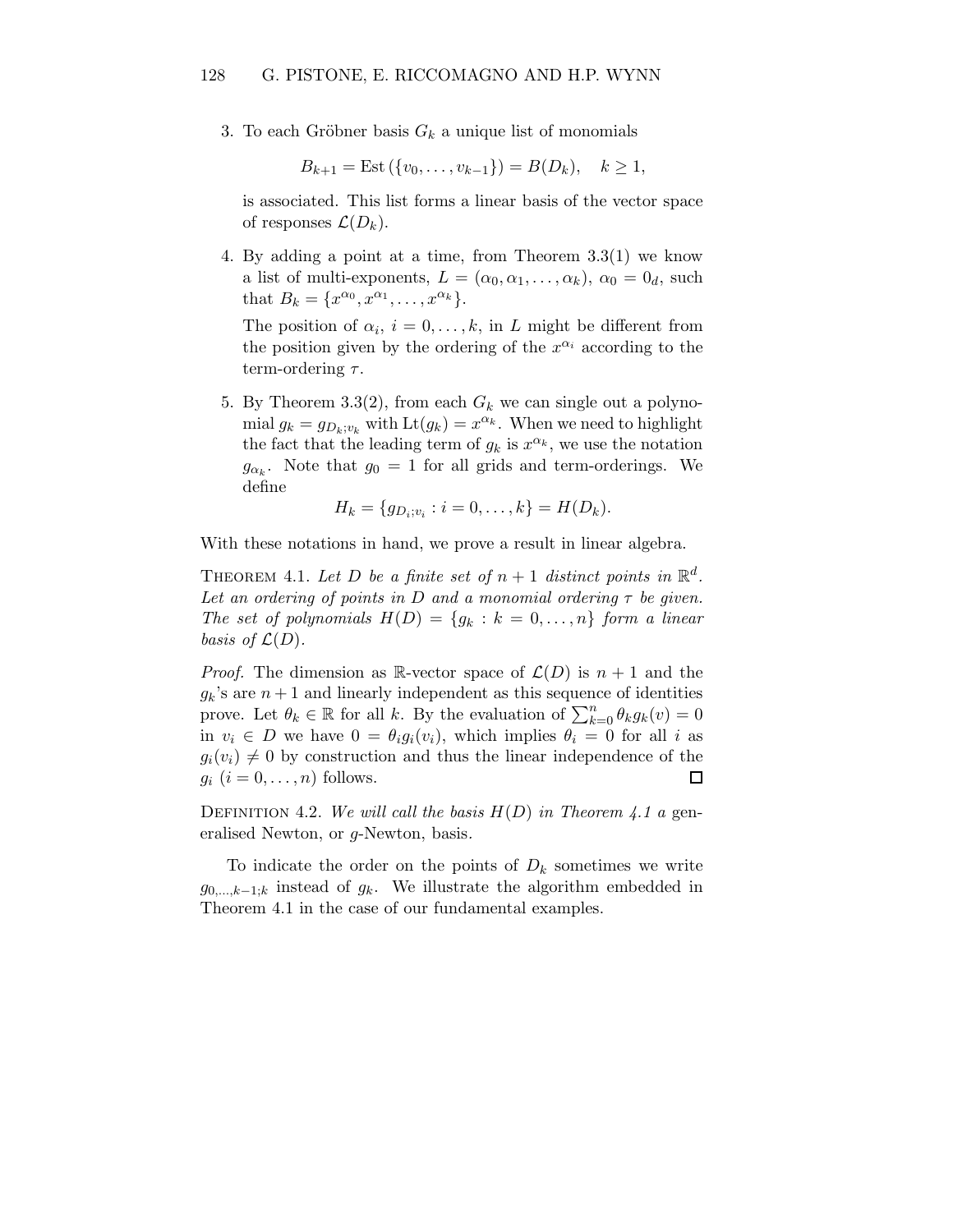#### Triangular

For any term-ordering, for the grid  $D_2 = ((0,0),(1,0),(0,1))$  the Gröbner basis is  $G_2 = \{x_1^2 - x_1, x_2^2 - x_2, x_1x_2\}$  with  $B_3 = \{1, x_1, x_2\}.$ For  $\omega = (1, 1)$  we have  $g_4 = x_1 x_2$  and  $Lt(g_4) = x_1 x_2$ .

#### Product

For any term-ordering, for the grid  $D_3 = ((0,0), (1,0), (0,1), (1, 1))$ the Gröbner basis is  $G_3 = \{x_1^2 - x_1, x_2^2 - x_2\}$  and  $B_4 = \{x_1x_2, x_2, x_1,$ 1}. For  $\omega = (2, 1)$  we have  $g_4 = x_1^2 - x_1$  and  $\text{Lt}(g_4) = x_1^2$ .

#### Echelon

For any term-ordering, for the echelon grid represented by the following diagram  $(d = 2)$ 

$$
\begin{array}{c}\n\bullet \\
\bullet \\
\bullet \\
\bullet \\
\bullet \\
\bullet\n\end{array}
$$

we have

$$
G_7 = \{ \begin{array}{l} x_1(x_1 - 1)(x_1 - 2)(x_1 - 3), \\ x_2x_1(x_1 - 1)(x_1 - 2), \\ x_1x_2(x_2 - 1), \\ x_2(x_2 - 1)(x_2 - 2) \} \end{array} \tag{6}
$$

and the list of exponents of the terms in  $B_8$  has the same structure of the echelon grid. For  $\omega = (1, 2)$  we have  $g_8 = x_1x_2(x_2 - 1)$ .

#### Composite

With respect to  $\texttt{tdeg}(x_1 \succ x_2)$  the Gröbner basis for the grid  $D_7 =$  $[(1, 1), (-1, 1), (-1, -1), (1, -1), (2, 0), (0, 2), (-2, 0), (0, -2)]$  is

$$
G_7 = \{x_2^4 - 3/2x_1^2 - 11/2x_2^2 + 6,
$$
  
\n
$$
x_1x_2^3 - x_1x_2,
$$
  
\n
$$
x_1^2x_2 + 1/3x_2^3 - 4/3x_2,
$$
  
\n
$$
x_1^3 + 3x_1x_2^2 - 4x_1\}
$$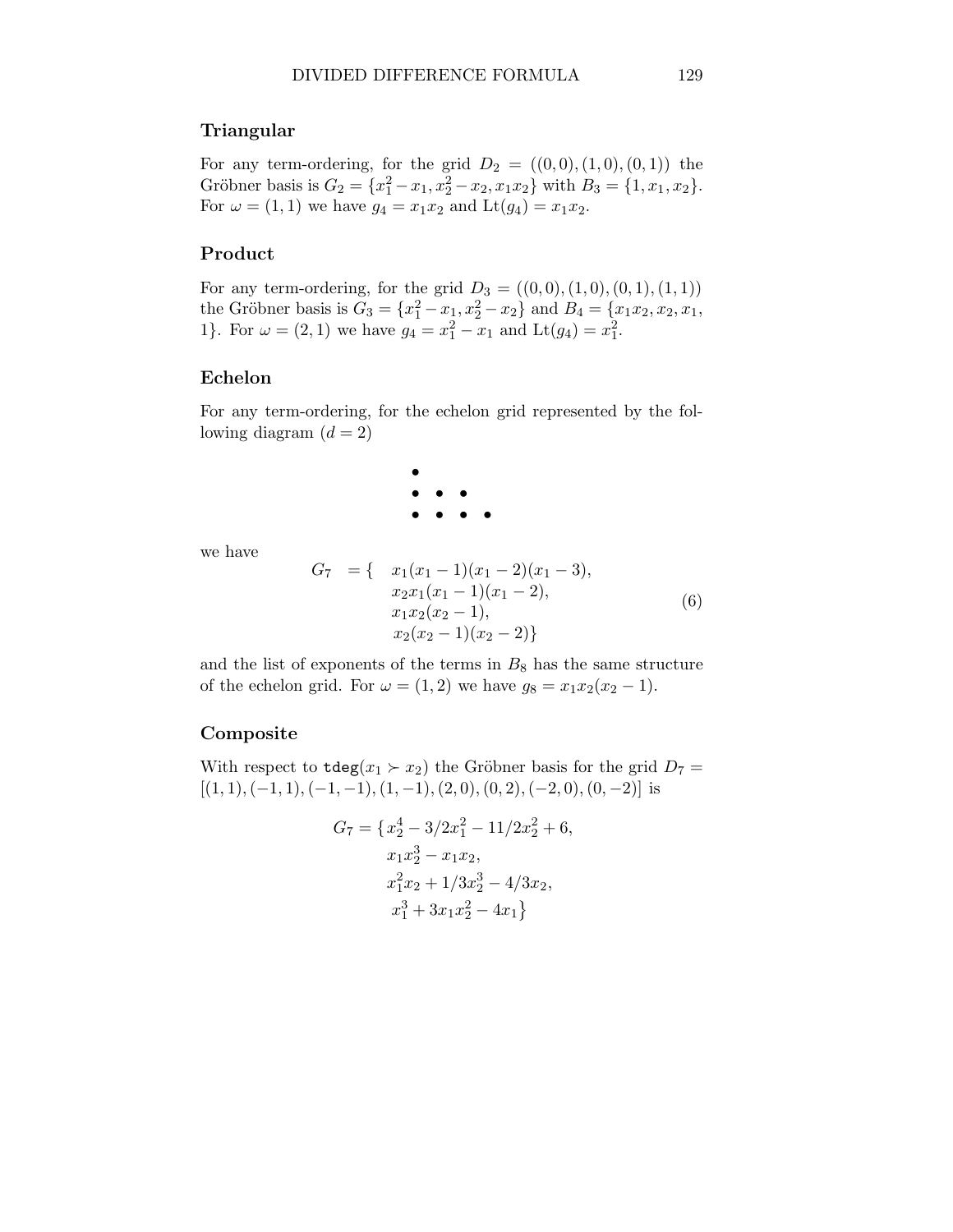giving  $B_8 = \{1, x_2, x_2^2, x_2^3, x_1, x_1x_2, x_1x_2^2, x_1^2\}$ . For  $\omega = (2, 1)$  we have  $g_9 = x_1^2 x_2 + 1/3x_2^3 - 4/3x_2.$ 

The transformation of vector space bases from the monomials  $x^{\alpha}$ ,  $\alpha \in L$ , to the polynomials  $q_k, k = 0, \ldots, n$ , is driven by a special lower triangular type of matrix G. Indeed for all  $k = 0, \ldots, n$ , as  $g_k(v) = 0$  for all  $v \in D_k$  and  $g_k(v_k) \neq 0$  by construction, we have

$$
g_k(v) = \sum_{j=0}^k g_{kj} x^{\alpha_j} = \sum_{j=0}^n g_{kj} x^{\alpha_j}
$$

with  $g_{kj} = 0$  for al  $j > k$ . In matrix notation we can write

$$
\left[g_k(v_i)\right]_{i,k} = \left[\sum_{j=0}^n g_{jk} v_i^{\alpha_j}\right]_{i,k} = Z\left[g_{jk}\right]_{j,k} \tag{7}
$$

where Z is the design matrix for D and  $\{x^{\alpha} : \alpha \in L\},\$ 

$$
Z=[v^\alpha]_{v\in D, \alpha\in L}\,.
$$

The triangular structure of the matrix that gives the transformation of vector space bases from the  $x^{\alpha}$ 's to the  $g_{\alpha}$ 's  $(\alpha \in L)$ 

$$
G=\left[g_{jk}\right]_{j,k}=\left[g_{\alpha\beta}\right]_{\alpha\in L,\beta\in L}
$$

supports our definition of the  $g_{\alpha}, \alpha \in L$  as a generalisation of the Newton polynomials to the multi-dimensional case. In a more concise matrix notation reminiscent of linear regression notation, we write (7) as

$$
Z_g = ZG
$$

where  $Z_g = [g_\alpha(v)]_{v \in D, \alpha \in L} = [g_k(v_i)]_{i,k}$ .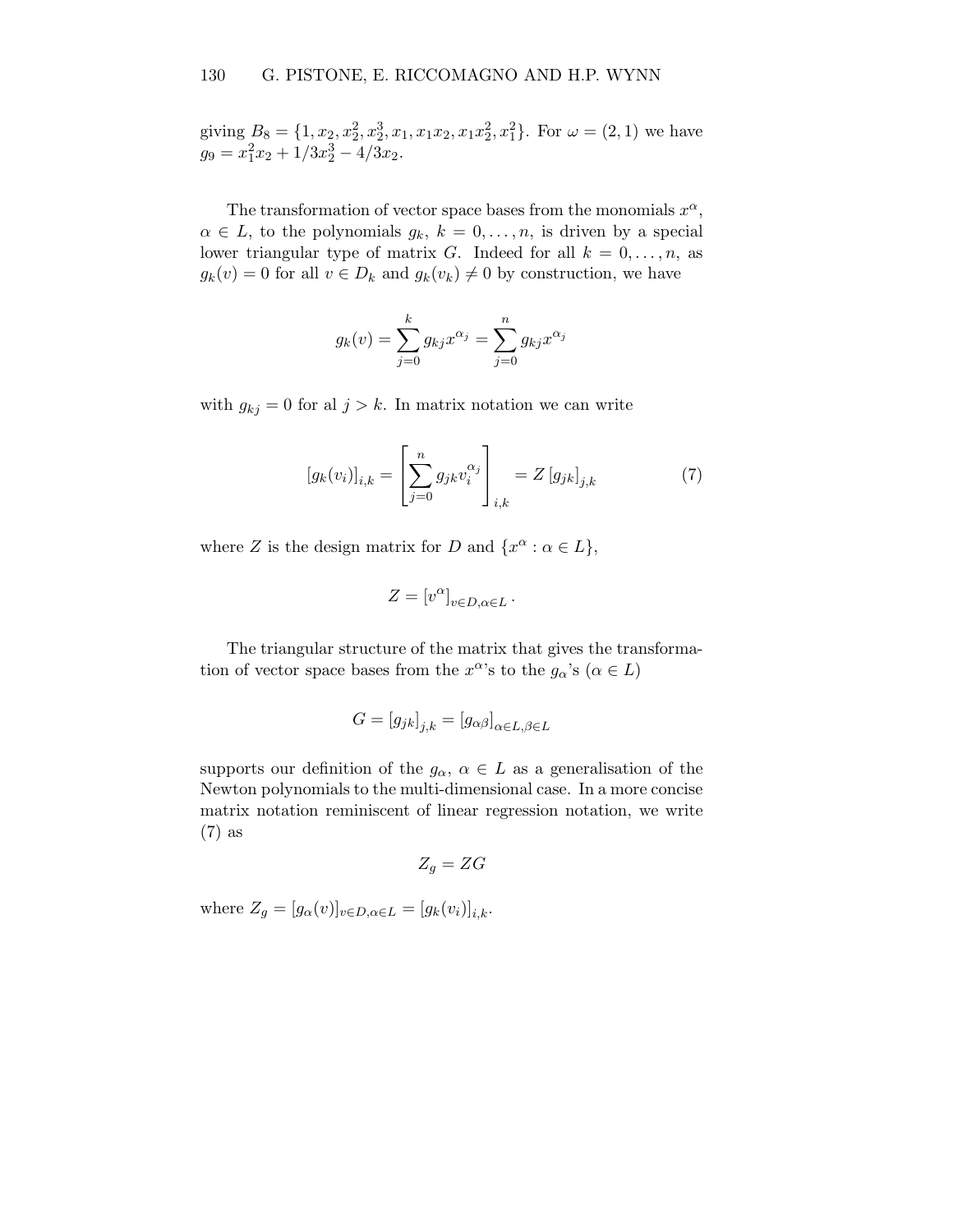## Echelon grid

Let the points in the echelon grid of the previous example be ordered left to right and top to bottom. Then we have

$$
g_0 = g_{\emptyset;(0,0)} = 1
$$
  
\n
$$
g_1 = g_{\{(0,0)\};(1,0)} = x_1
$$
  
\n
$$
g_2 = g_{\{(0,0),(1,0)\};(2,0)} = x_1(x_1 - 1)
$$
  
\n
$$
g_3 = g_{\{(0,0),(1,0),(2,0)\};(3,0)} = x_1(x_1 - 1)(x_1 - 2)
$$
  
\n
$$
g_4 = g_{\{(0,0),(1,0),(2,0),(3,0)\};(0,1)} = x_2
$$
  
\n
$$
g_5 = g_{\{(0,0),(1,0),(2,0),(3,0),(0,1)\};(1,1)} = x_1x_2
$$
  
\n
$$
g_6 = g_{\{(0,0),(1,0),(2,0),(3,0),(0,1),(1,1)\};(2,1)} = x_2x_1(x_1 - 1)
$$
  
\n
$$
g_7 = g_{\{(0,0),(1,0),(2,0),(3,0),(0,1),(1,1),(2,1)\};(0,2)} = x_2(x_2 - 1)
$$

and thus

$$
\begin{bmatrix} 1 & 0 & 0 & 0 & 0 & 0 & 0 & 0 \\ 1 & 1 & 0 & 0 & 0 & 0 & 0 & 0 \\ 1 & 2 & 2 & 0 & 0 & 0 & 0 & 0 \\ 1 & 0 & 0 & 0 & 1 & 0 & 0 & 0 \\ 1 & 1 & 0 & 0 & 1 & 1 & 0 & 0 \\ 1 & 2 & 2 & 0 & 1 & 2 & 2 & 0 \\ 1 & 0 & 0 & 0 & 2 & 0 & 0 & 2 \end{bmatrix} = \begin{bmatrix} 1 & 0 & 0 & 0 & 0 & 0 & 0 & 0 \\ 1 & 1 & 1 & 0 & 0 & 0 & 0 & 0 & 0 \\ 1 & 1 & 1 & 1 & 0 & 0 & 0 & 0 \\ 1 & 2 & 4 & 8 & 0 & 0 & 0 & 0 \\ 1 & 3 & 9 & 27 & 0 & 0 & 0 & 0 \\ 1 & 0 & 0 & 1 & 0 & 0 & 1 & 0 \\ 1 & 1 & 1 & 1 & 1 & 1 & 1 \end{bmatrix} \begin{bmatrix} 1 & 0 & 0 & 0 & 0 & 0 & 0 & 0 \\ 0 & 1 & -1 & 2 & 0 & 0 & 0 & 0 \\ 0 & 0 & 1 & -3 & 0 & 0 & 0 & 0 \\ 0 & 0 & 1 & 0 & 0 & 0 & 0 & 0 \\ 0 & 0 & 0 & 1 & 0 & 0 & 0 & 0 \\ 0 & 0 & 0 & 0 & 1 & 0 & 0 & -1 \\ 1 & 1 & 1 & 1 & 1 & 1 & 1 \end{bmatrix}
$$

## 5. Representation of a function in the  $g$ -Newton basis

The coefficients in the representation of  $f \in \mathcal{L}(D)$  with respect to the linear basis  $H(D) = \{g_k : k = 0, \ldots, n\}$  are linear in  $f(v), v \in D$ ,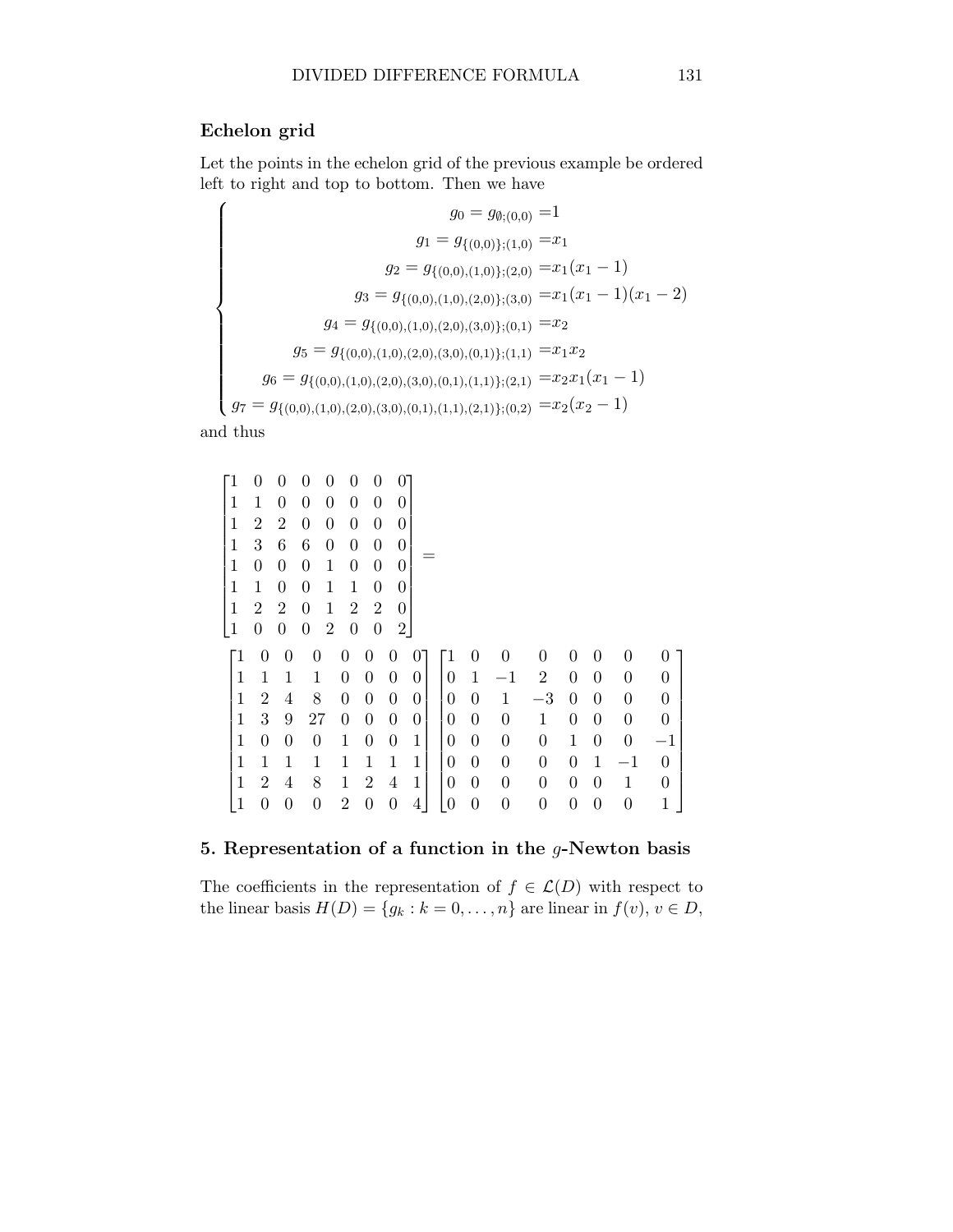and the coefficient at  $g_k$  depends only on the points  $v_j$  for  $j \leq k$ . For this reason, we adopt the standard divided difference notation

$$
f(v) = \sum_{k=0}^{n} ([v_0, \dots, v_k]f) g_k(v), \qquad (8)
$$

where  $[v_0, \ldots, v_k]$ f,  $k = 0, \ldots, n$ , can be seen as an operator on  $\mathcal{L}(D)$  and is our generalisation of the divided difference operator. In particular

$$
[v_0, \dots, v_k]g_h = \begin{cases} 1 & \text{if } k = h \\ 0 & \text{if } k \neq h. \end{cases}
$$

Consider next a monomial  $x^{\alpha_h}$  in the vector space basis  $B(D)$  of  $\mathcal{L}(D)$ . Then for  $v \in \mathbb{R}^d$ 

$$
v^{\alpha_h} = \sum_{k=0}^n [v_0, \dots, v_k] x^{\alpha_h} g_k(v)
$$
  
= 
$$
\sum_{k=0}^k [v_0, \dots, v_k] x^{\alpha_h} g_k(v)
$$

as, by construction of the  $g_k$  we have

$$
[v_0, \dots, v_k]x^{\alpha_h} = \begin{cases} 0 & \text{if } k > h \\ 1 & \text{if } k = h \text{ as we work with} \\ \text{a reduced Gröbner basis.} \end{cases}
$$

This can be translated into matrix representation. For the monomial basis  $B(D_k)$  ordered according to L we can write

$$
Z = [v_i^{\alpha_j}]_{i,j} = \left[ \sum_{k=0}^n [v_0, \dots, v_k] x^{\alpha_j} g_k(v_i) \right]
$$
  
=  $[g_k(v_i)]_{i,k} [[v_0, \dots, v_k] x^{\alpha_j}]_{k,j}.$ 

Define  $\Delta = [[v_0, \ldots, v_k] x^{\alpha_j}]_{k,j}$  and from (7) we have  $Z = Z_g \Delta =$  $ZG\Delta$  and thus

$$
\Delta = G^{-1}.
$$

Note that as G is a lower triangular matrix, so is  $\Delta$ .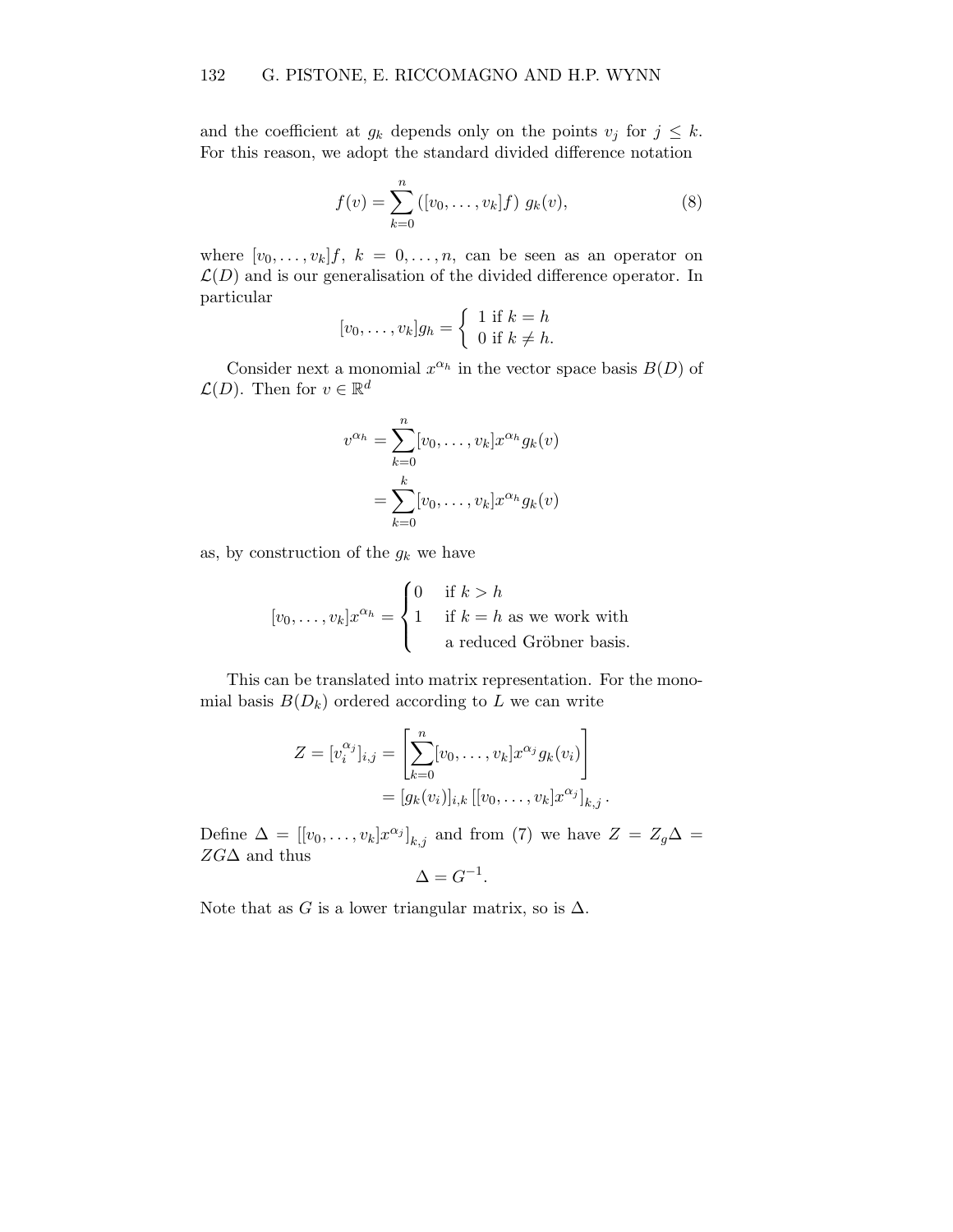#### 6. Generalised divided differences

As we compare different permutations of the list  $v_0, \ldots, v_n$ , we revert to a more general notation (see Theorem 3.3, Item 2)

$$
f(v) = \sum_{k=0}^{n} [v_0, \dots, v_k] f g_{0,\dots,k-1,k}(v)
$$

for  $v \in D$ . In particular by the triangular structure of  $G, f(v_0) =$  $[v_0]f$  and  $f[v_1] = f(v_1) = [v_0]f + [v_0, v_1]fg_{0,1}(v_1)$  and thus

$$
[v_0, v_1]fg_{0,1}(v_1) = [v_1]f - [v_0]f.
$$

We add the next point and have

$$
[v_2]f = f(v_2) = [v_0]f + [v_0, v_1]fg_{0,1}(v_2) + [v_0, v_1, v_2]fg_{0,1,2}(v_2).
$$

Thus

$$
[v_0, v_1, v_2]fg_{0,1;2}(v_2) = [v_0, v_2]fg_{0;2}(v_2) - [v_0, v_1]fg_{0;1}(v_2).
$$

By induction the following recursive construction for divided differences holds. This carries on to the general case through the following theorem where we recall the notation  $D_k = \{v_0, \ldots, v_{k-1}\}.$ 

THEOREM 6.1. Let  $\{v_0, \ldots, v_{k+1}\}\$  be distinct points,  $D_k = \{v_0, \ldots, v_{k+1}\}\$  $v_{k-1}$ } and  $\tau$  a term-ordering. The divided difference  $[v_0, \ldots, v_{k+1}]$  f is computed as a difference as follows

$$
[D_{k-1}, v_k, v_{k+1}]fg_{D_k; v_{k+1}}(v_{k+1}) = [D_{k-1}, v_{k+1}]fg_{D_{k-1}; v_{k+1}}(v_{k+1})
$$
  
-[D\_{k-1}, v\_k]fg\_{D\_{k-1}; v\_k}(v\_{k+1}). (9)

Proof. Consider all the given points

$$
f(v_{k+1}) = \sum_{i=0}^{k} [v_0, \dots, v_i] f g_{0,\dots,i-1,i}(v_{k+1}) +
$$
  
+ 
$$
[v_0, \dots, v_{k+1}] f g_{0,\dots,k,k+1}(v_{k+1})
$$

and next the sequence without  $v_k$ 

$$
f(v_{k+1}) = \sum_{i=0}^{k-1} [v_0, \dots, v_i] f g_{0,\dots,i-1,i}(v_{k+1}) +
$$
  
+  $[v_0, \dots, v_{k-1}, v_{k+1}] f g_{0,\dots,k-1,k+1}(v_{k+1}).$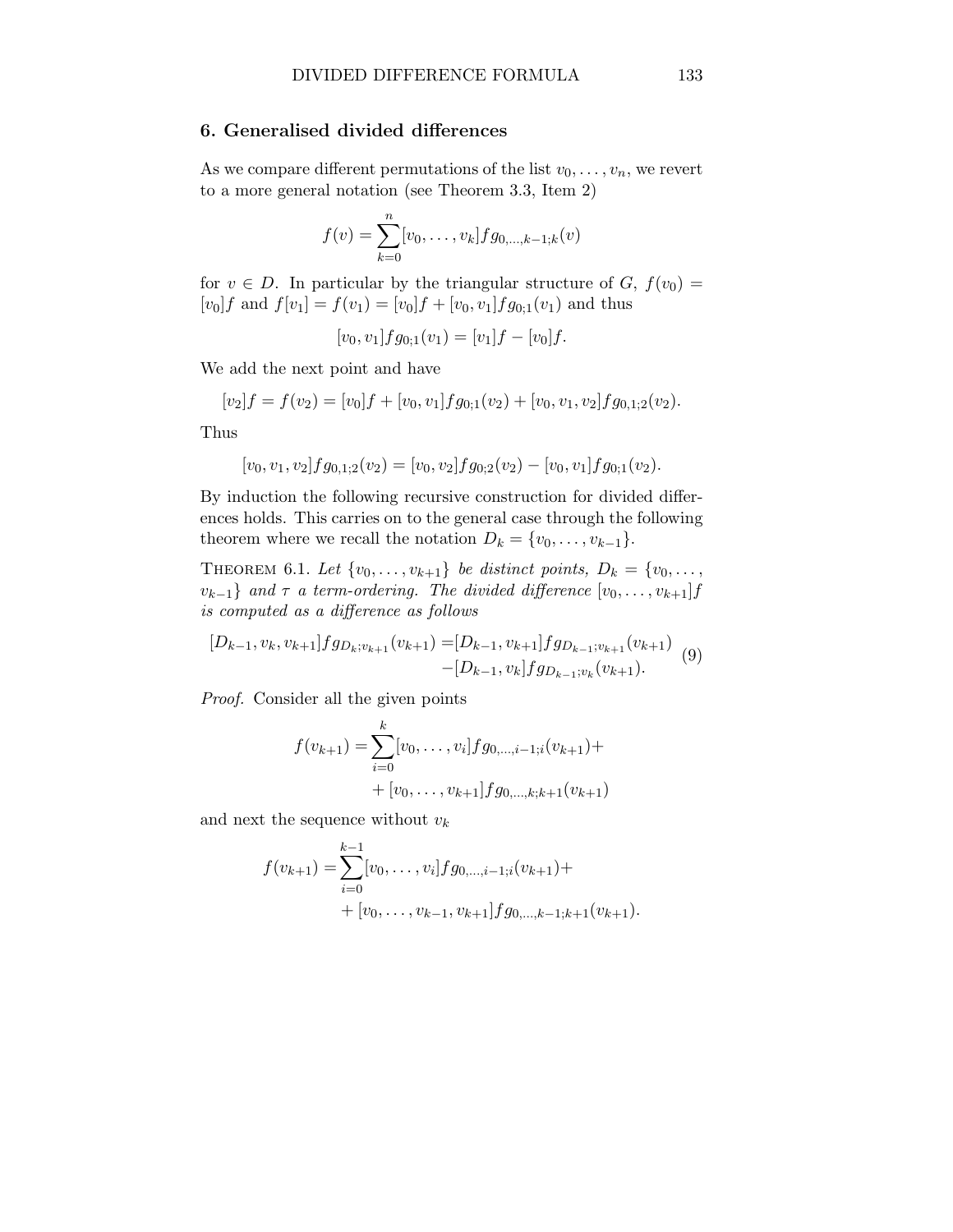Equate the right-hand sides of the above two identities and after cancellation of terms up to  $k-1$  in the summation, obtain

$$
[v_0, \ldots, v_{k+1}]fg_{0,\ldots,k;k+1}(v_{k+1}) = -[v_0, \ldots, v_k]fg_{0,\ldots,k-1;k}(v_{k+1}) + (v_0, \ldots, v_{k-1}, v_{k+1}]fg_{0,\ldots,k-1;k+1}(v_{k+1}).
$$

## Echelon design

For the echelon design with Gröbner basis given in Equation  $(6)$ , the  $\texttt{tdeg}(x_1 \succ x_2)$  term-ordering and a two dimensional function f we have

$$
f(x_1, x_2) = f(0, 0) + \frac{f(1, 0) - f(0, 0)}{1}x_1 +
$$
  
+ 
$$
\frac{f(2, 0) - f(1, 0) + f(0, 0)}{2}x_1(x_1 - 1)
$$
  
+ 
$$
\frac{18f(3, 0) - 12f(2, 0) - 6f(1, 0)}{6}x_1(x_1 - 1)(x_1 - 2) +
$$
  
+ 
$$
\frac{f(0, 1) - f(1, 0)}{1}x_2 +
$$
  
+ 
$$
\frac{f(1, 1) - f(0, 1) - f(1, 0) + f(0, 0)}{1}x_1x_2 +
$$
  
+ 
$$
\frac{4f(2, 1) - 2f(1, 1) - 2f(1, 0)}{2}x_1x_2(x_1 - 1)
$$
  
+ 
$$
\frac{2^6f(0, 2) - 2^3f(0, 1) + 2^37f(0, 0)}{2}x_2(x_2 - 1).
$$

Note that we needed to compute the extra polynomials  $g_{D_{k-1};v_{k+1}}$ .

Due to the dependence of the  $g_k$  on the order on the grid points a generalization of Equation (2) does not exist. See also Example 7.4.

#### 7. Grid shrinking

Consider a grid  $v_0, \ldots, v_n \in \mathbb{R}^d$ , the corresponding design  $D =$  $\{v_0, \ldots, v_n\}$  and a further point x. Also, consider a function f analytic at the grid points with Taylor series

$$
f(v) = \sum_{\alpha} \frac{1}{\alpha!} D^{\alpha} f(0) v^{\alpha} \tag{10}
$$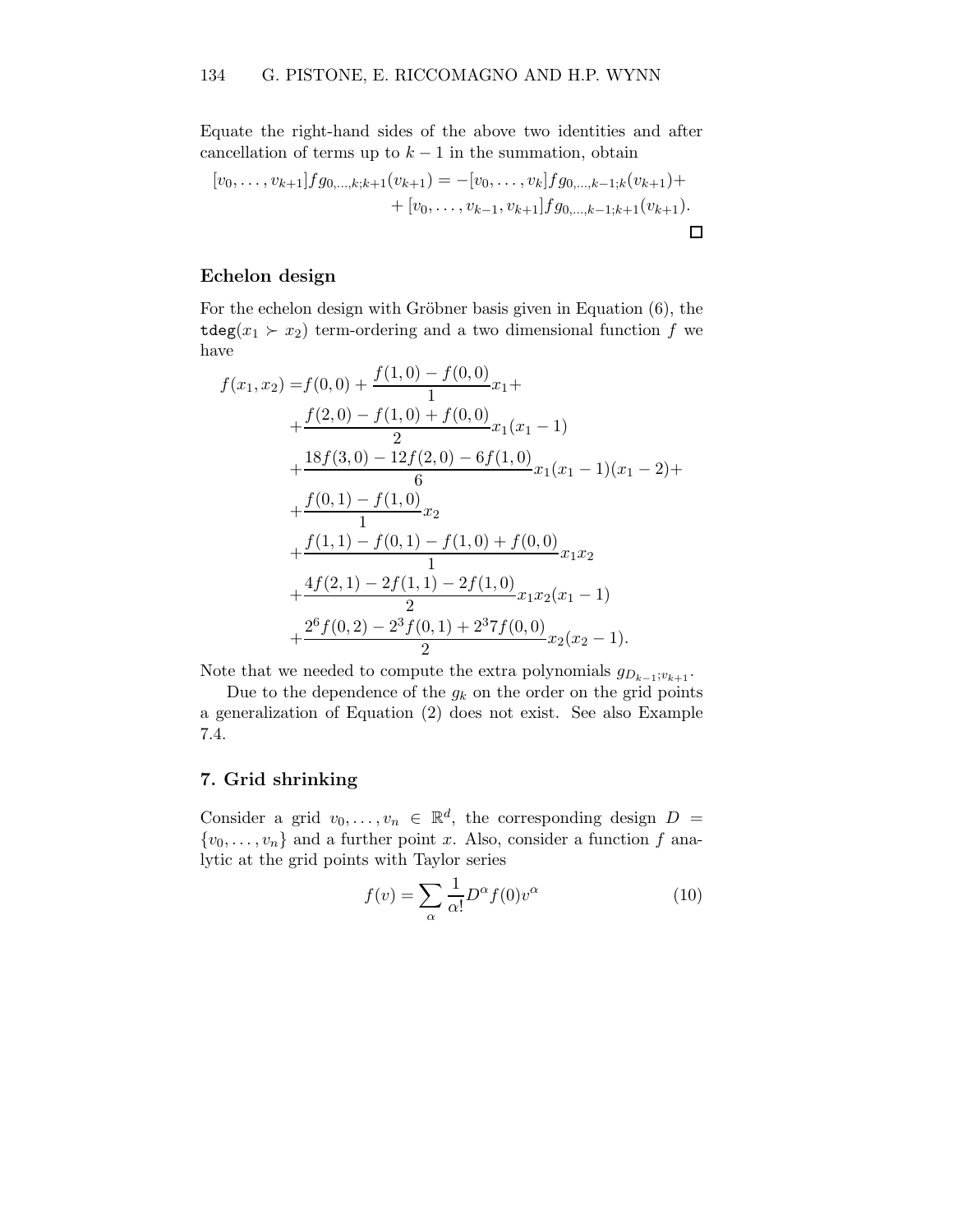where  $\alpha$  ranges over the d-dimensional integer vectors with nonnegative components and  $D^{\alpha}$  indicates the  $\alpha$ -derivative. From (8) applied to the points  $v = v_0, \ldots, v_n, x$  we obtain

$$
f(v) = \sum_{j=0}^{n} [v_0, \dots, v_j] f g_{0,\dots,j-1,j}(v) + [v_0, \dots, v_n, x] f g_{0,\dots,n;x}(v).
$$
\n(11)

For  $v = x$  the last term is a remainder term for the interpolation of the grid  $v_0, \ldots, v_n$ , that we can write as

$$
R(x) = [v_0, \dots, v_n, x]fg_{0,\dots,n;x}(x).
$$

From (9) in Theorem 6.1 we have

$$
R_n(x) = [D_{n-1}, x] f g_{D_{n-1};x}(x) - [D_n] f g_n(x).
$$

If no three points of  $D_{n-1}$ ,  $v_n$ , x lie on a line, the g-Newton polynomials in the divided difference formula above are equal, that is  $g_{D_{n-1}:x}(x) = g_n(x)$ . This is always the case in one dimension. In general dimension, it is sufficient that no polynomial in the Gröbner basis  $G(D_{n-1})$  vanishes at  $v_n$  or x.

Now for some  $\epsilon > 0$  consider  $\delta, 0 < \delta < \epsilon$  and the shrunken grid  $\delta v_0, \ldots, \delta v_n$ . We assume that x is such that for all  $\delta$  the g-Newton polynomial  $g_{\delta v_0,...,\delta v_n;x}$  does not depend on  $\delta$ . Roughly, this means that the point  $x$  is in generic position with respect to the shrunken grid. A sufficient condition for the existence of a suitable  $\epsilon$  is that no polynomial in the Gröbner basis  $G(D)$  vanishes at x. Under this assumptions, it is easy to check the following equalities among polynomials

$$
\begin{cases}\ng_{\emptyset; \delta v_0}(v) = 1 \\
g_{\delta v_0; \delta v_1}(v) = \delta^{|\alpha_1|} g_{v_0; v_1}\left(\frac{v}{\delta}\right) \\
\vdots \\
g_{\delta v_0, \dots, \delta v_n; x}(v) = \delta^{|\alpha_{n+1}|} g_{v_0, \dots, v_n; x}\left(\frac{v}{\delta}\right)\n\end{cases}
$$
\n(12)

where, for the multi-exponent  $\beta = (\beta_1, \ldots, \beta_d)$ , we write the total degree as  $|\beta| = \sum_{i=1}^d \beta_i$ .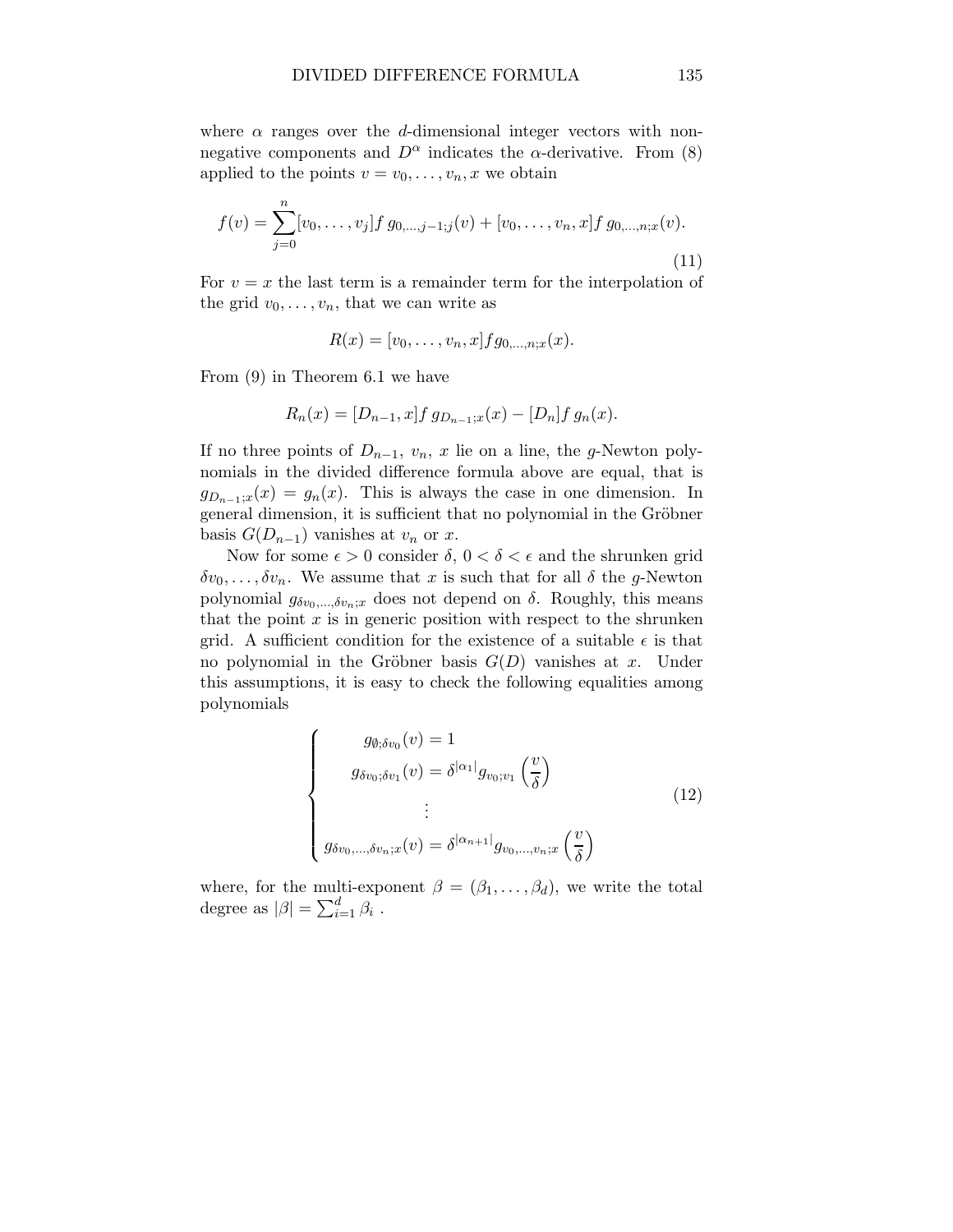Thus, we can apply the interpolation formula (11) to the shrunken grid and using (11) for  $w = \delta v_0, \ldots, \delta v_n, x$ , we obtain

$$
f(w) = \sum_{j=0}^{n} \delta^{|\alpha_j|} [\delta v_0, \dots, \delta v_j] f g_{v_0, \dots, v_{j-1}; v_j} \left(\frac{w}{\delta}\right)
$$

$$
+ \delta^{|\alpha_{n+1}|} [\delta v_0, \dots, \delta v_n, x] f g_{v_0, \dots, v_n; x} \left(\frac{w}{\delta}\right). \quad (13)
$$

In (13), as  $\delta \rightarrow 0$ , we must consider the limit of the divided differences and the limit of the g-Newton basis. In one dimension, as  $\delta \to 0$  the limit of  $\delta^{|\alpha_j|} [\delta v_0, \ldots, \delta v_j] f$  is the  $\alpha_j$ -th derivative of f at 0 divided by j!, and the limit of the polynomial  $g_{\delta v_0,...,\delta v_{j-1};\delta v_j}(v)$ is  $v^{\alpha_j}$ . The situation in dimension  $d > 1$  is more complicated.

Let us recall that we have a list of exponents  $L = (\alpha_0, \ldots, \alpha_n)$ , a monomial basis  $B(D) = \{v^{\alpha_j} : j = 0, \ldots, n\}$ , and that given a termordering, as all polynomials, also the g-Newton polynomials can be written as a monic leading term plus a tail,

$$
g_{v_0,\dots,v_{k-1};v_k}(v) = v^{\alpha_k} + \sum_{j=0}^{k-1} g_{kj}v^{\alpha_j}, \qquad k = 0,1,\dots,n.
$$
 (14)

THEOREM 7.1. Assume that there exists  $\epsilon > 0$  such that for all  $0 <$  $\delta < \epsilon$  the g-Newton polynomials of the shrunken grid are given by (12). Moreover, assume that the term-ordering  $\tau$  and the order of the grid points are such that the total degrees of the elements in the list L are non decreasing. Then:

1. At a generic point  $v \in \mathbb{R}^d$ ,

$$
\lim_{\delta \to 0} g_{\delta v_0, ..., \delta v_{k-1}; v_k}(v) = v^{\alpha_k} + \sum_{0 \le j \le k-1: |\alpha_k| = |\alpha_j|} g_{kj} v^{\alpha_j}.
$$

2.

$$
\lim_{\delta \to 0} [\delta v_0, \dots, \delta v_k] f = \sum_{|\alpha| = |\alpha_k|} \frac{1}{\alpha!} D^{\alpha} f(0) [v_0, \dots, v_k] x^{\alpha}.
$$

In the summation the terms with  $\alpha = \alpha_j$  and  $j < k$  are zero.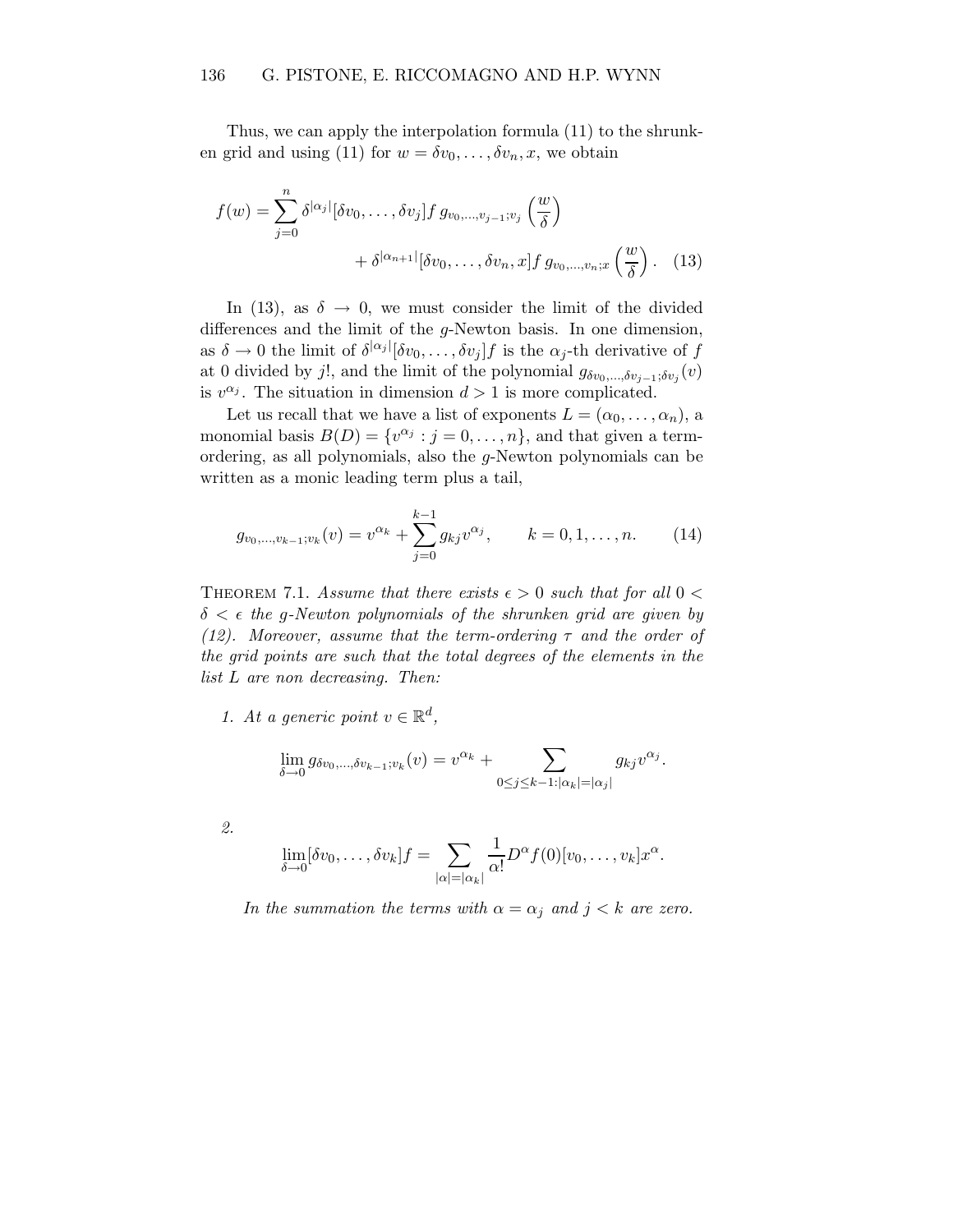$\lim_{\delta \to 0}$ 

*Proof.*  $(1)$ . From  $(12)$  and  $(13)$  we have

 $0 \leq j \leq n$ : $|\alpha_j|=|\alpha_{n+1}|$ 

$$
g_{\delta v_0, \dots, \delta v_{k-1}; v_k}(v) = \delta^{|\alpha_k|} g_{v_0, \dots, v_{k-1}; v_k} \left(\frac{v}{\delta}\right)
$$
  

$$
= \delta^{|\alpha_k|} \left( \left(\frac{v}{\delta}\right)^{\alpha_k} + \sum_{j=0}^{k-1} g_{kj} \left(\frac{v}{\delta}\right)^{\alpha_j} \right)
$$
  

$$
= v^{\alpha_k} + \sum_{j=0}^{k-1} \delta^{|\alpha_k| - |\alpha_j|} g_{kj} v^{\alpha_j}
$$

and the limit follows.

(2). We consider the function  $f_{\delta}$  defined as  $f_{\delta}(v) = f(\delta v)$  and its g-Newton interpolation formula. For  $v = v_0, \ldots, v_n$  we have from (11)

$$
f_{\delta}(v) = f(\delta v) = \sum_{j=0}^{n} [v_0, \dots, v_j] f_{\delta} g_{0,\dots,j-1;j}(v).
$$

If we substitute  $w/\delta$  we obtain, for  $w = \delta v_0, \ldots, \delta v_n$ ,

$$
f(w) = \sum_{j=0}^{n} [v_0, \dots, v_j] f_\delta g_{0,\dots,j-1;j} \left(\frac{w}{\delta}\right). \tag{15}
$$

Comparing (13) and (15) we equate coefficients obtaining

$$
[v_0, \ldots, v_j]f_\delta = \delta^{|\alpha_j|}[\delta v_0, \ldots, \delta v_j]f
$$

for  $j = 0, \ldots, n$ 

Consider the Taylor series of  $f_\delta(v)$ 

$$
f_{\delta}(v) = f(\delta v) = \sum_{\alpha} \frac{1}{\alpha!} D^{\alpha} f(0) \delta^{|\alpha|} v^{\alpha}.
$$

δ

3.

 $\sqrt{ }$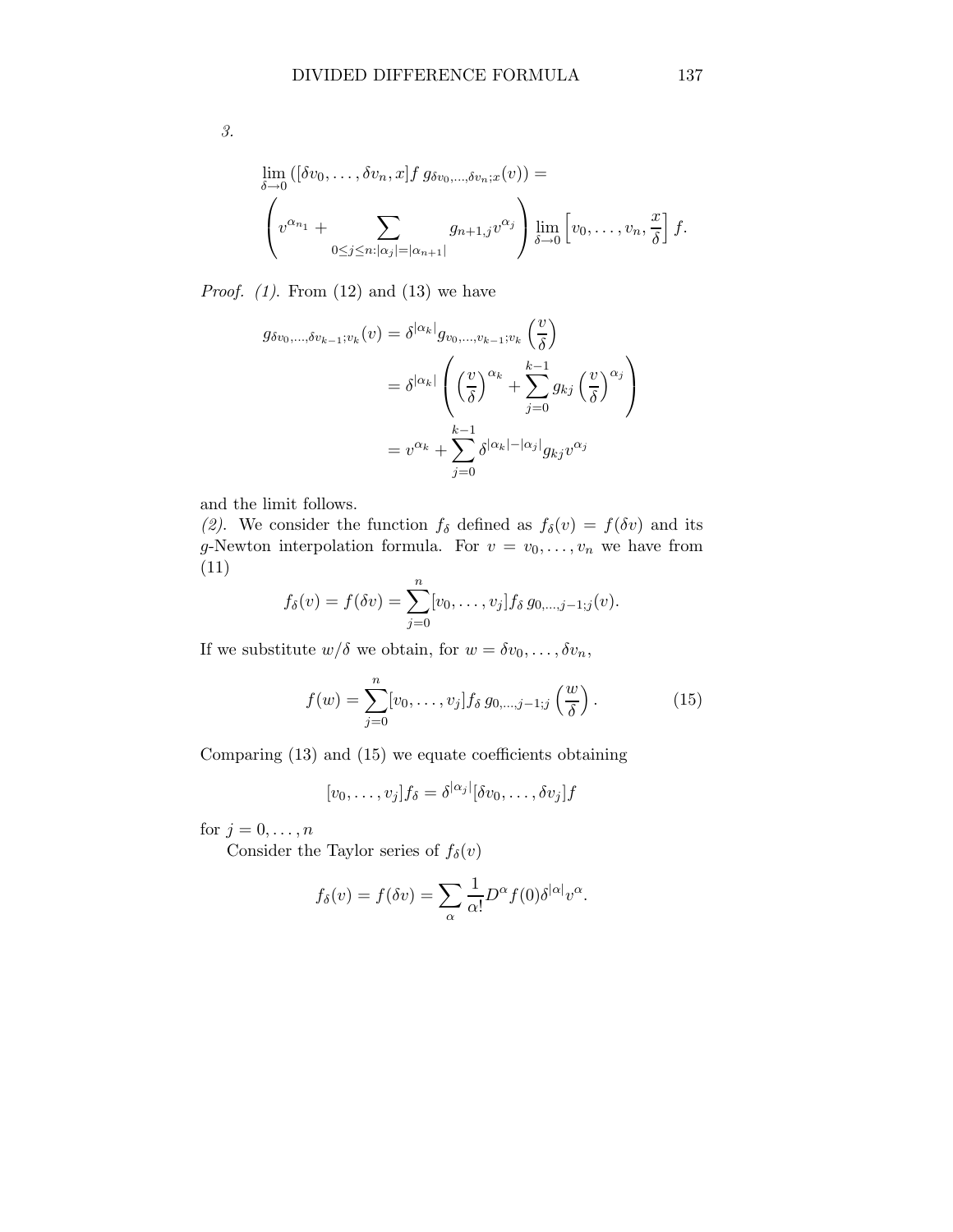From the linearity of the operator  $[v_0, \ldots, v_k]$  we get, using the assumption that the sequence  $|\alpha_j|$  is non decreasing,

$$
[\delta v_0, \dots, \delta v_k]f = \delta^{|\alpha_k|}[v_0, \dots, v_k]f_\delta
$$
  
\n
$$
= \sum_{\alpha} \delta^{|\alpha| - |\alpha_k|} \frac{1}{\alpha!} D^{\alpha} f(0)[v_0, \dots, v_k]x^{\alpha}
$$
  
\n
$$
= \sum_{|\alpha| = |\alpha_k|} \frac{1}{\alpha!} D^{\alpha} f(0)[v_0, \dots, v_k]x^{\alpha}
$$
  
\n
$$
+ \delta \sum_{|\alpha| > |\alpha_k|} \delta^{|\alpha| - |\alpha_k| - 1} \frac{1}{\alpha!} D^{\alpha} f(0)[v_0, \dots, v_k]x^{\alpha}.
$$

(3). It follows from (11) evaluated at the grid  $v_0, \ldots, v_n, x/\delta$  and (13) evaluated at the grid  $\delta v_0, \ldots, \delta v_n, x$ .  $\Box$ 

EXAMPLE 7.2. Consider  $d = 2$ ,  $v_0 = (0, 0)$ ,  $v_1 = (1, 1)$ ,  $v_2 = (1, 0)$ ,  $v_3 = (0, 1)$ , and any monomial ordering such that  $x_1 \prec x_2$ . Then we have

$$
\begin{cases}\ng_0(x_1, x_2) = 1 \\
g_1(x_1, x_2) = x_1 \\
g_2(x_1, x_2) = x_2 - x_1 \\
g_3(x_1, x_2) = x_1 x_2 - x_2\n\end{cases}
$$

and

$$
\begin{cases}\n\lim_{\delta \to 0} \delta^0 g_0 \left( \frac{x_1}{\delta}, \frac{x_2}{\delta} \right) = 1 \\
\lim_{\delta \to 0} \delta^1 g_1 \left( \frac{x_1}{\delta}, \frac{x_2}{\delta} \right) = x_1 \\
\lim_{\delta \to 0} \delta^1 g_2 \left( \frac{x_1}{\delta}, \frac{x_2}{\delta} \right) = x_2 - x_1 \\
\lim_{\delta \to 0} \delta^2 g_3 \left( \frac{x_1}{\delta}, \frac{x_2}{\delta} \right) = x_1 x_2.\n\end{cases}
$$

On the other hand, with the point ordering  $v_0 = (0,0)$ ,  $v_1 = (1,0)$ ,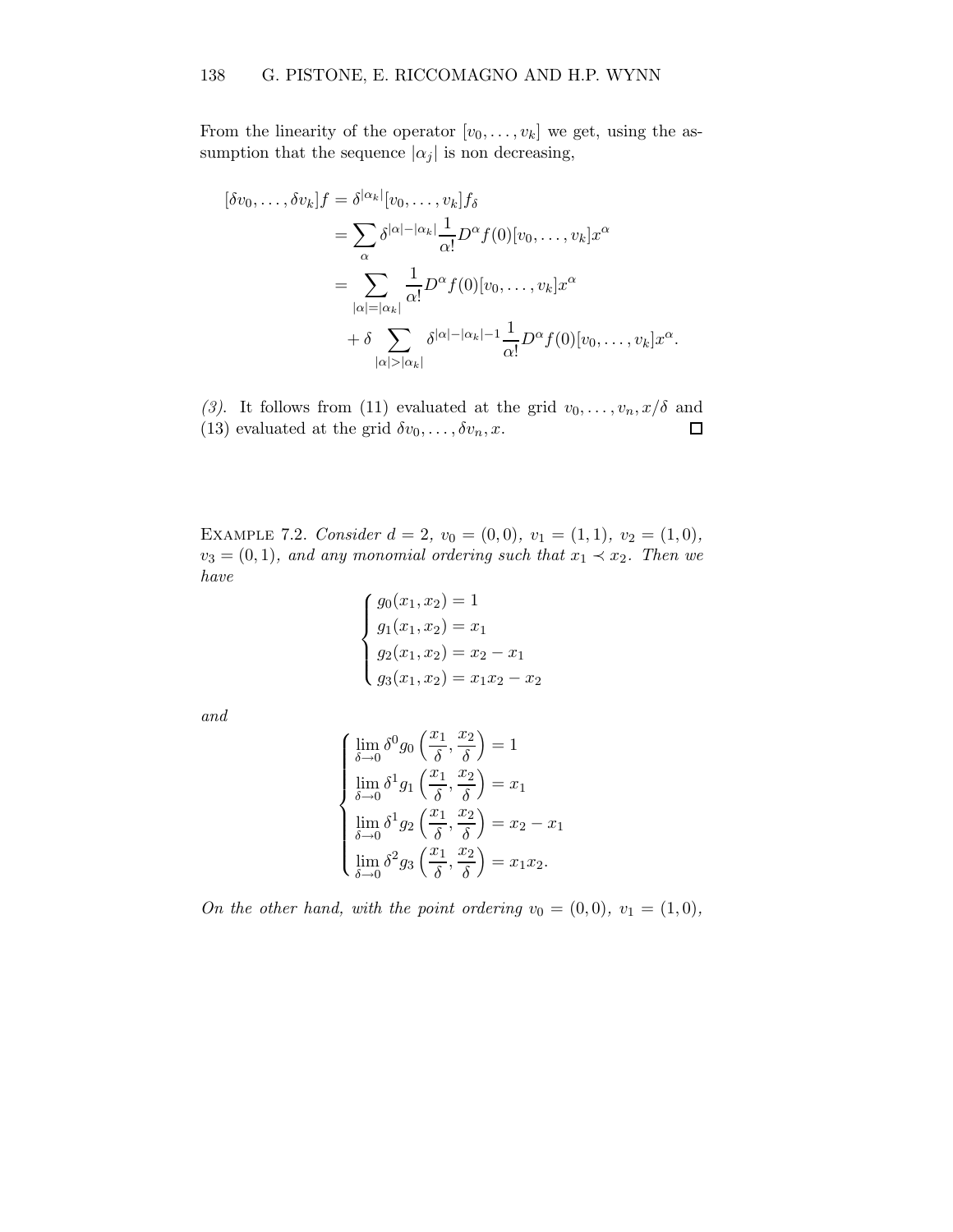$v_2 = (0, 1), v_3 = (1, 1), we have$ 

$$
\begin{cases}\n\lim_{\delta \to 0} \delta^0 g_0 \left( \frac{x_1}{\delta}, \frac{x_2}{\delta} \right) = 1 \\
\lim_{\delta \to 0} \delta^1 g_1 \left( \frac{x_1}{\delta}, \frac{x_2}{\delta} \right) = x_1 \\
\lim_{\delta \to 0} \delta^1 g_2 \left( \frac{x_1}{\delta}, \frac{x_2}{\delta} \right) = x_2 \\
\lim_{\delta \to 0} \delta^2 g_3 \left( \frac{x_1}{\delta}, \frac{x_2}{\delta} \right) = x_1 x_2.\n\end{cases}
$$

EXAMPLE 7.3. Let us study now the effect of shrinking by  $\delta$  on a two point grid,  $(v_0, v_1) = ((v_{01}, v_{02}), (v_{11}, v_{12}))$ . By definition and  $(6.1)$ we have

$$
[\delta v_0]f = f(\delta v_0)
$$
  

$$
[\delta v_0, \delta v_1]fg_{\delta v_0, \delta v_1}(\delta v_1) = [\delta v_1]f - [\delta v_0]f
$$
  

$$
= f(\delta v_1) - f(\delta v_0).
$$

Now,  $g_{v_0; v_1}$  is a linear form  $x_i - v_{0i}$  where  $x_i$  is the smallest determinate in the term-ordering such that  $v_{0i} \neq v_{01}$ . Thus from (12) we can write

$$
[\delta v_0, \delta v_1] f \delta (v_{1i} - v_{0i}) = f(\delta v_1) - f(0) - (f(\delta v_0) - f(0))
$$

$$
[\delta v_0, \delta v_1] f = \left(\frac{f(\delta v_1) - f(0)}{\delta} - \frac{f(\delta v_0) - f(0)}{\delta}\right) \frac{1}{v_{1i} - v_{0i}}.
$$

As  $\delta \rightarrow +\infty$  this converges to

$$
\left(\frac{\partial f}{\partial v_1} - \frac{\partial f}{\partial v_0}\right) \frac{1}{v_{1i} - v_{0i}}
$$

where  $\frac{\partial f}{\partial v_j}$  is the directional derivative of f at zero with respect to  $v_j$ ,  $j = 0, 1.$ 

Example 7.4. We want to compute

$$
\lim_{\delta \to 0} [\delta v_0, \delta v_1, \delta v_2, \delta v_3] f = D^{(1,1)} f(v_0) +
$$
  
+  $\frac{1}{2} D^{(2,0)} f(v_0) [v_0, v_1, v_2, v_3] x_1^2 + \frac{1}{2} D^{(0,2)} f(v_0) [v_0, v_1, v_2, v_3] x_2^2$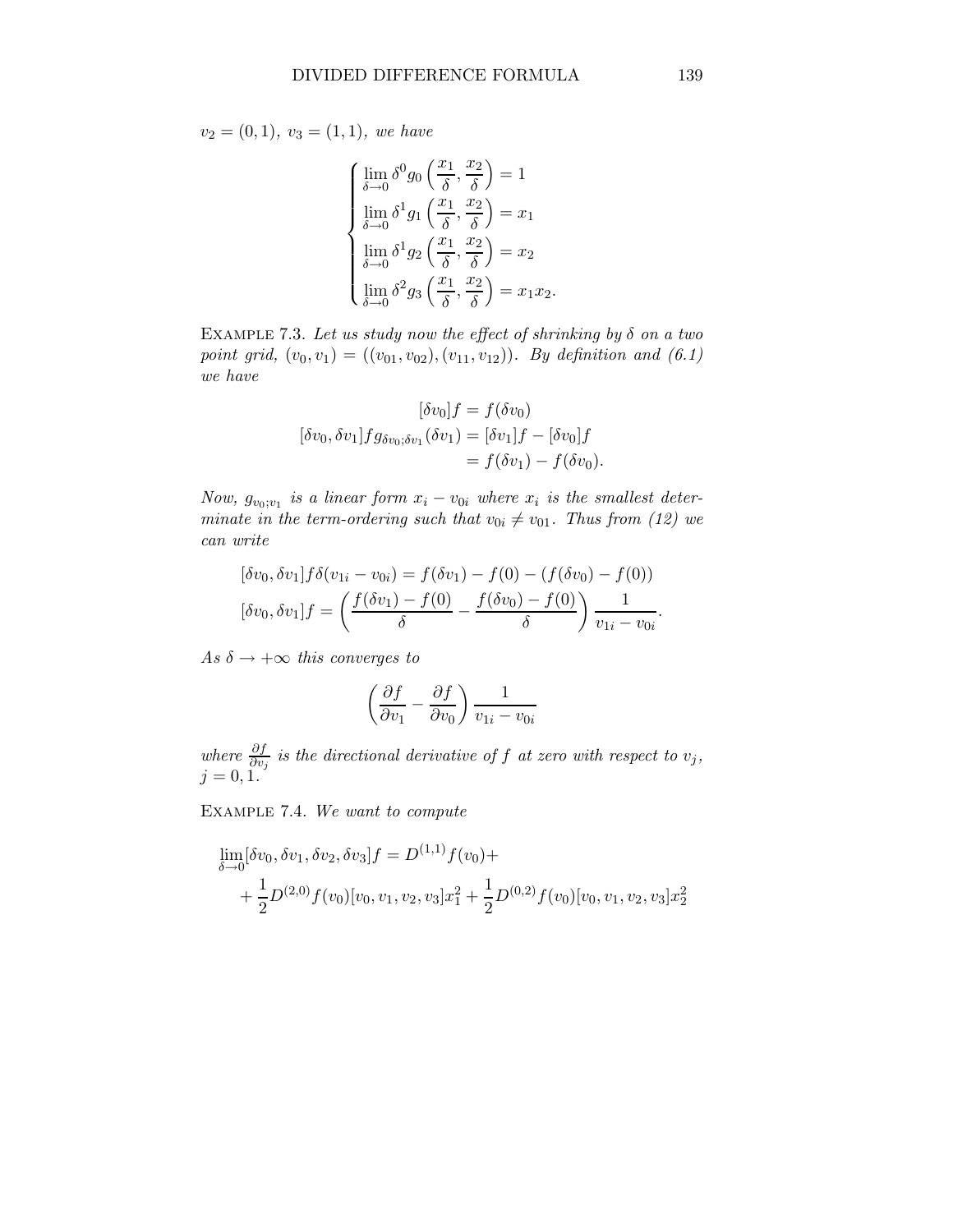for the first design in Example 7.2 with the term-ordering  $\texttt{tdeg}(x_2)$  $x_1$ ). The second term in this sum is zero and from repeated application of Theorem 6.1 we have

$$
-[v_0, v_1, v_2, v_3]x_1^2 = [v_0, v_1, v_2, v_3]x_1^2 g_{012;3}(v_3)
$$
  
\n
$$
= [v_0, v_1, v_3]x_1^2 g_{01;3}(v_3) - [v_0, v_1, v_2]x_1^2 g_{01;2}(v_3)
$$
  
\n
$$
= ([v_0, v_3]x_1^2 g_{0;3}(v_3) - [v_0, v_1]x_1^2 g_{0;1}(v_3)) g_{01;3}(v_3)
$$
  
\n
$$
- ([v_0, v_2]x_1^2 g_{0;2}(v_2) - [v_0, v_1]x_1^2 g_{0;1}(v_2)) \frac{1}{g_{01;2}(v_2)}
$$
  
\n
$$
= (x_1^2(v_3) - x_1^2(v_0)) g_{01;3}(v_3) + (x_1^2(v_2) - x_1^2(v_0))
$$
  
\n
$$
- \frac{x_1^2(v_1) - x_1^2(v_0)}{g_{0;1}(v_1)} = 0.
$$

Similarly we have  $[v_0, v_1, v_2, v_3]x_2^2 = 0$  and thus

$$
\lim_{\delta \to 0} [\delta v_0, \delta v_1, \delta v_2, \delta v_3] f = \frac{\partial^2 f(v_0)}{\partial x_1 \partial x_2}.
$$

Consider now the following order on the grid points  $((0,0),(1,0),(0,$ 1), (1, 1)). For a function  $f$  we have

$$
[v_0, v_1, v_2, v_3]f = (f(v_3) - f(v_0)) g_{0,3}(v_3)g_{01,3}(v_3)
$$
  

$$
- \frac{f(v_1) - f(v_0)}{g_{0,1}(v_1)} g_{01,3}(v_3)
$$
  

$$
- (f(v_2) - f(v_0)) g_{0,2}(v_2)g_{01,2}(v_2)
$$
  

$$
= f(v_3) - f(v_2) - f(v_1) + f(v_0)
$$

and thus

$$
[v_0, v_1, v_2, v_3]x_1^2 = 0
$$
  

$$
[v_0, v_1, v_2, v_3]x_2^2 = 0.
$$

This gives

$$
\lim_{\delta \to 0} [\delta v_0, \delta v_1, \delta v_2, \delta v_3] f = \frac{\partial^2 f(v_0)}{\partial x_1 \partial x_2}
$$

as before. Instead with the order  $((0, 0), (1, 1), (0, 1), (1, 0))$  we have

$$
[v_0, v_1, v_2, v_3]f = f(v_3) - f(v_2) - f(v_1) + f(v_0)
$$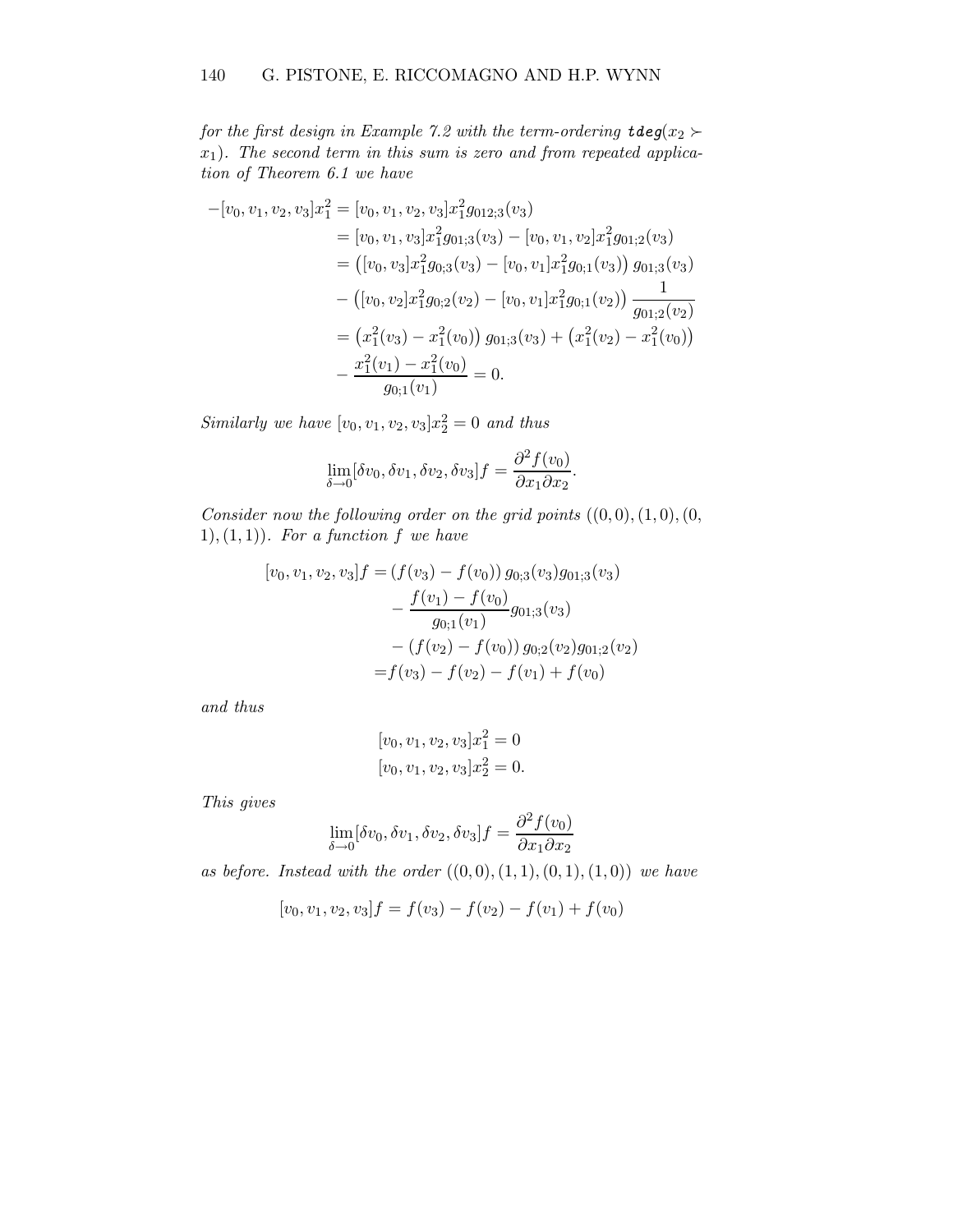and thus

$$
[v_0, v_1, v_2, v_3]x_1^2 = 0
$$
  

$$
[v_0, v_1, v_2, v_3]x_2^2 = -2
$$

giving

$$
\lim_{\delta \to 0} [\delta v_0, \delta v_1, \delta v_2, \delta v_3] f = \frac{\partial^2 f(v_0)}{\partial x_1 \partial x_2} - \frac{1}{2} \frac{\partial^2 f(v_0)}{\partial x_2^2}.
$$

This shows that the order in which the grid points are considered is relevant.

Theorem 7.1 gives minimal conditions under which the divided differences approximate appropriate linear combinations of mixed partial derivatives whose order is equal to the total degree of the leading term of the associated g-Newton polynomial. Special grids could give approximations of the single partial derivatives corresponding to the leading term, as Example 7.4 shows.

THEOREM 7.5. Let the assumptions and notations be as in Theorem 7.1. Assume moreover that the g-Newton polynomials in  $(14)$  and the analogous polynomial  $g_{D;x}(v)$  are such that the total degree of the leading term  $|\alpha_k|$ ,  $k = 0, \ldots, n + 1$ , is strictly larger than the total degree of the other terms with non-zero coefficient. In other words,  $j < k$  and  $|\alpha_j| = |\alpha_k|$  implies  $g_{kj} = 0$ . Then:

1. At a generic point  $v \in \mathbb{R}^d$ ,

$$
\lim_{\delta \to 0} g_{\delta v_0, \dots, \delta v_{k-1}; v_k}(v) = v^{\alpha_k}.
$$

2.

$$
\lim_{\delta \to 0} [\delta v_0, \dots, \delta v_k] f = \frac{1}{\alpha_k!} D^{\alpha_k} f(0).
$$

3.

$$
\lim_{\delta \to 0} ([\delta v_0, \dots, \delta v_n, x] f g_{\delta v_0, \dots, \delta v_n; x}(v)) =
$$
  
=  $v^{\alpha_{n+1}} \lim_{\delta \to 0} [v_0, \dots, v_n, \frac{x}{\delta}] f.$ 

Proof. This follows from Theorem 7.1.

 $\Box$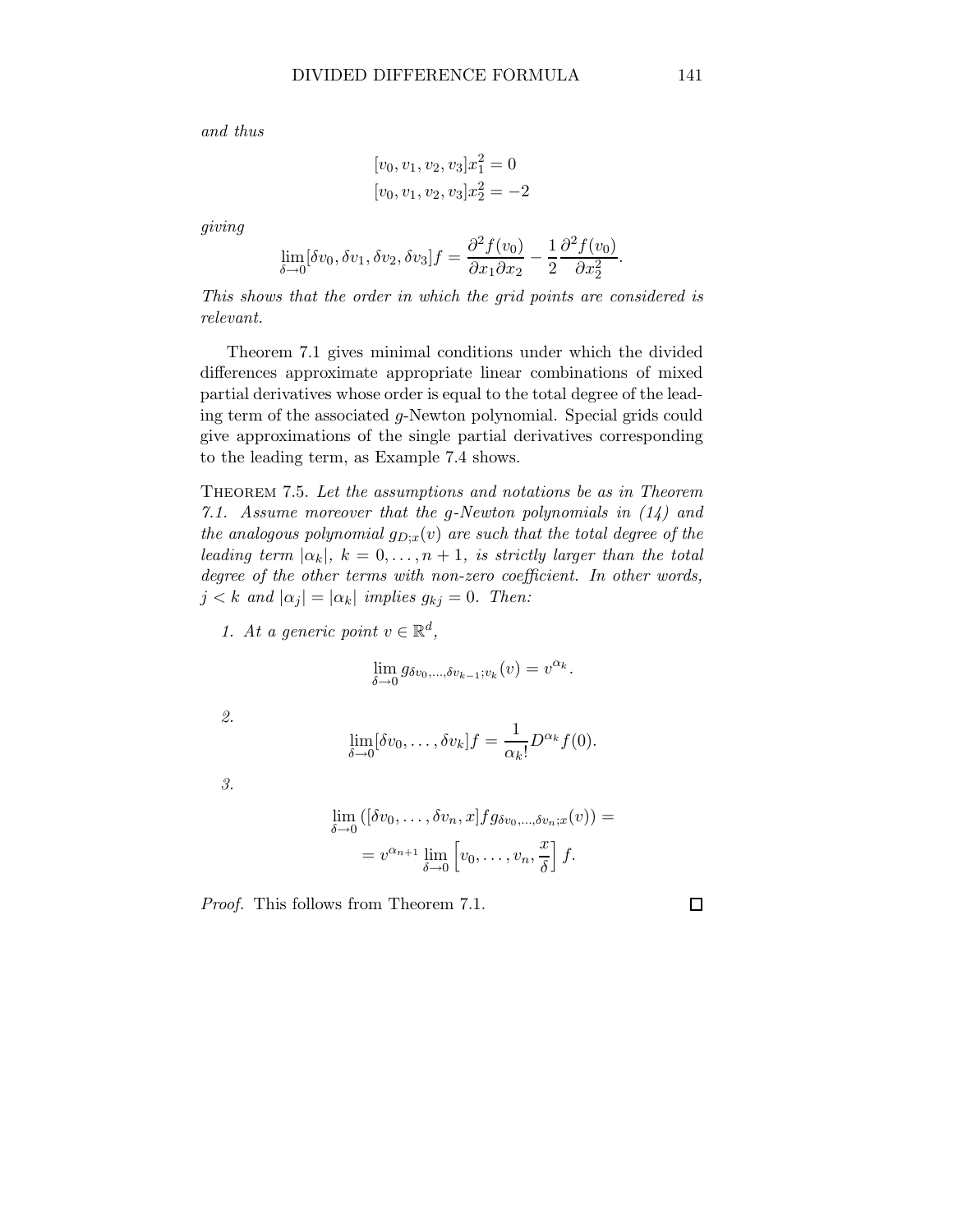#### 8. Discussion

It has been the purpose of this paper to develop divided difference formulae for arbitrary grids and by contracting (shrinking) such grids obtain derivatives. At the heart of the construction is, as for more standard cases, interpolation. Gröbner basis theory, in which grids are considered zero-dimensional varieties, provides the machinery for the interpolation. But, the formulation depends on the termordering for the Gröbner basis and the special order in which the grid points are selected. Roughly, the latter order provides the sequence for the underlying recurrence relationship while the term-ordering, via the Gröbner basis, yields the actual polynomials from which the divided differences are constructed. For standard grids the two orders can be closely related whereas the present construction is quite general. Special constructions are a subclass.

If no three points in  $\{0, \ldots, v_n, x\}$  lie on a line and  $\alpha$  is sufficiently large, then  $D^{\alpha} x^{\alpha_j} = 0, j = 0, \ldots, n$ , implies

$$
D^{\alpha} f(x) = D^{\alpha} ([v_0, \dots, v_n, x] f g_{n+1}(x))
$$

relating the remainder to the derivatives of f. This can be used to construct error formulae for Taylor approximation, of different kinds, but the full development of such formulae is the basis of ongoing research. Multivariate interpolation, together with the discussion of the evaluation of the remainder with the appropriate partial derivative is classically considered in case of regular grids, see for example [10, pp. 294–298].

In two dimensions, let us consider the product of two grids  $x_0, x_1$ , ...,  $x_m$  and  $y_0, y_1, \ldots, y_n$ . For  $i = 0, \ldots, m$ , let  $g_i(x) = \prod_{k=0}^{i-1} (x$  $x_k/(x_i - x_k)$  be the normalised Newton polynomials for the x-grid. Similarly define  $h_j(y) = \prod_{k=0}^{j-1} (y - y_k)(y_j - y_k)$ . Then

$$
g_i(x_u)h_j(y_v) = \begin{cases} 0 & \text{if } u < i \text{ and } v < j \\ 1 & \text{if } u = i \text{ and } v = j \end{cases}
$$

is the tensor product of Newton polynomials  $g_i h_j$  and it is a g-Newton sequence in our sense for the lexicographic term ordering. The same applies to any sub-grid of the product grid. The most commonly considered case is the triangular case.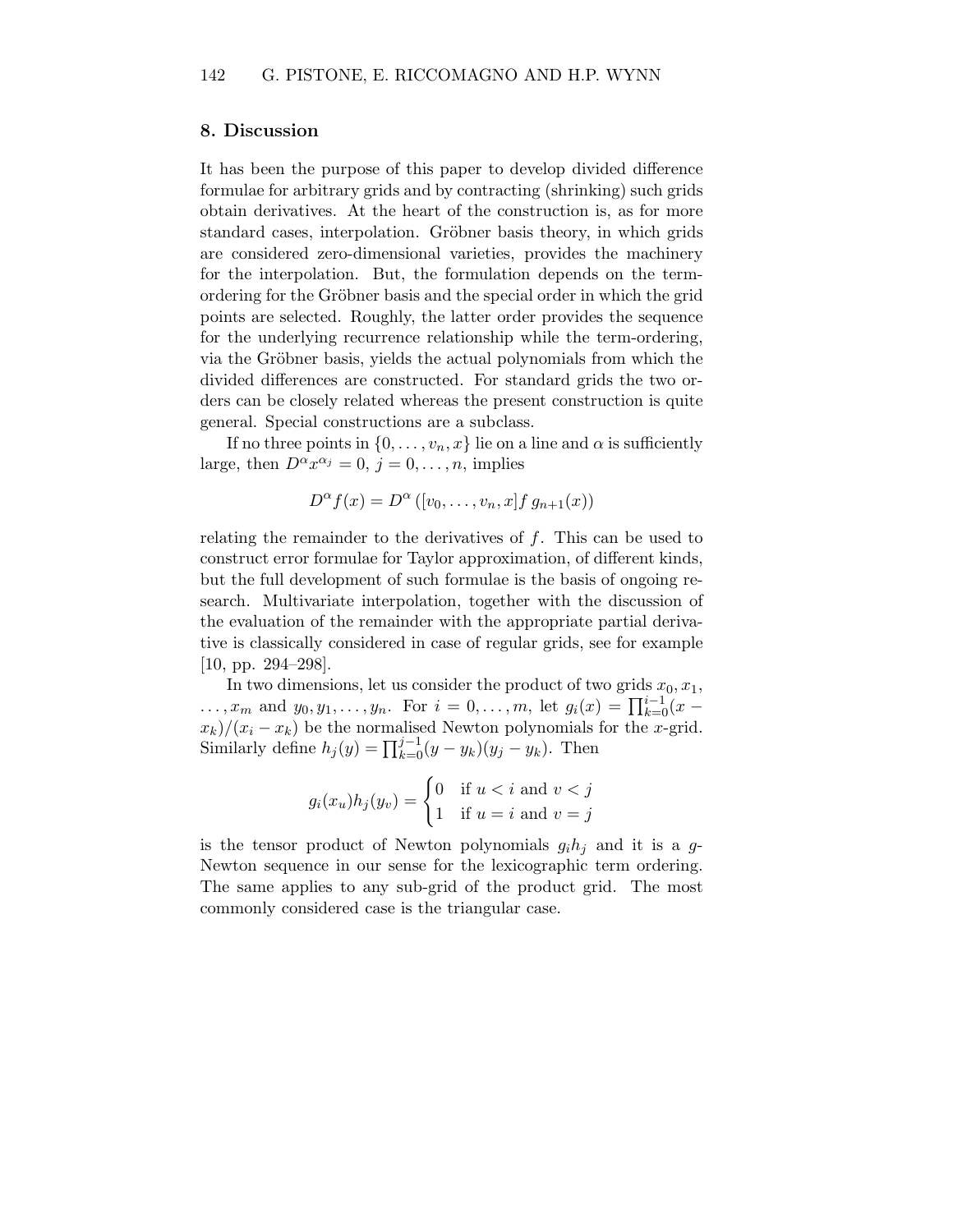As we have remarked in our discussion, in most cases the divided difference are approximations of linear combinations of partial derivatives, which in turn has an effect to the representation of the remainder. The easiest case is the triangular one: if partial derivatives up to order  $n$  are involved, then the remainder can be based on all partial derivatives of order  $n + 1$ . In the rectangular case in [10] a remainder based on all "border" partial derivatives is given. This last result is, in our opinion, not optimal, as we expect a good representation of the remainder be based on the "minimal" elements of the complement of  $L$ . This is discussed in the literature of a different but related field, e.g. singularity theory. Our paper can be considered as a starting point in providing a coherent construction for derivatives.

Another avenue of research is the automation of the computations. Use should be made of fast algorithms for computing "ideals of points" for example available in CoCoA (version 4.1 freely available at http://cocoa.dima.unige.it at time of writing). Such developments are likely to fuse these symbolic computation methods with more standard numerical analysis and linear algebra techniques. A long term aim would be to aid numerical approximation and numerical differentiation over arbitrary grids. One motivation for the subject of experimental design is to minimize the number of observations to save cost. Interpreting "observations" as function evaluations it should be possible to use methods such as those of this paper to help cross-fertilize between numerical analysis and experimental design, which is typically considered as a branch of statistics.

#### **REFERENCES**

- $[1]$  W. W. ADAMS AND P. LOUSTAUNAU, An introduction to Gröbner bases, Graduate Studies in Mathematics, AMS, 1994.
- [2] G.E.P. BOX AND K.B. WILSON, On the experimental attainment of optimum conditions, J. Roy. Statist. Soc. Ser. B. 13 (1951), 1–38; discussion: 38–45.
- [3] J. LITTLE D. COX AND D. O'SHEA, Ideal, varieties, and algorithms, Springer-Verlag, New York, 1997, Second Edition.
- [4] C. DE BOOR AND A. RON, The least solution for the polynomial interpolation problem, Math. Z. 210 (1992), no. 3, 347–378.